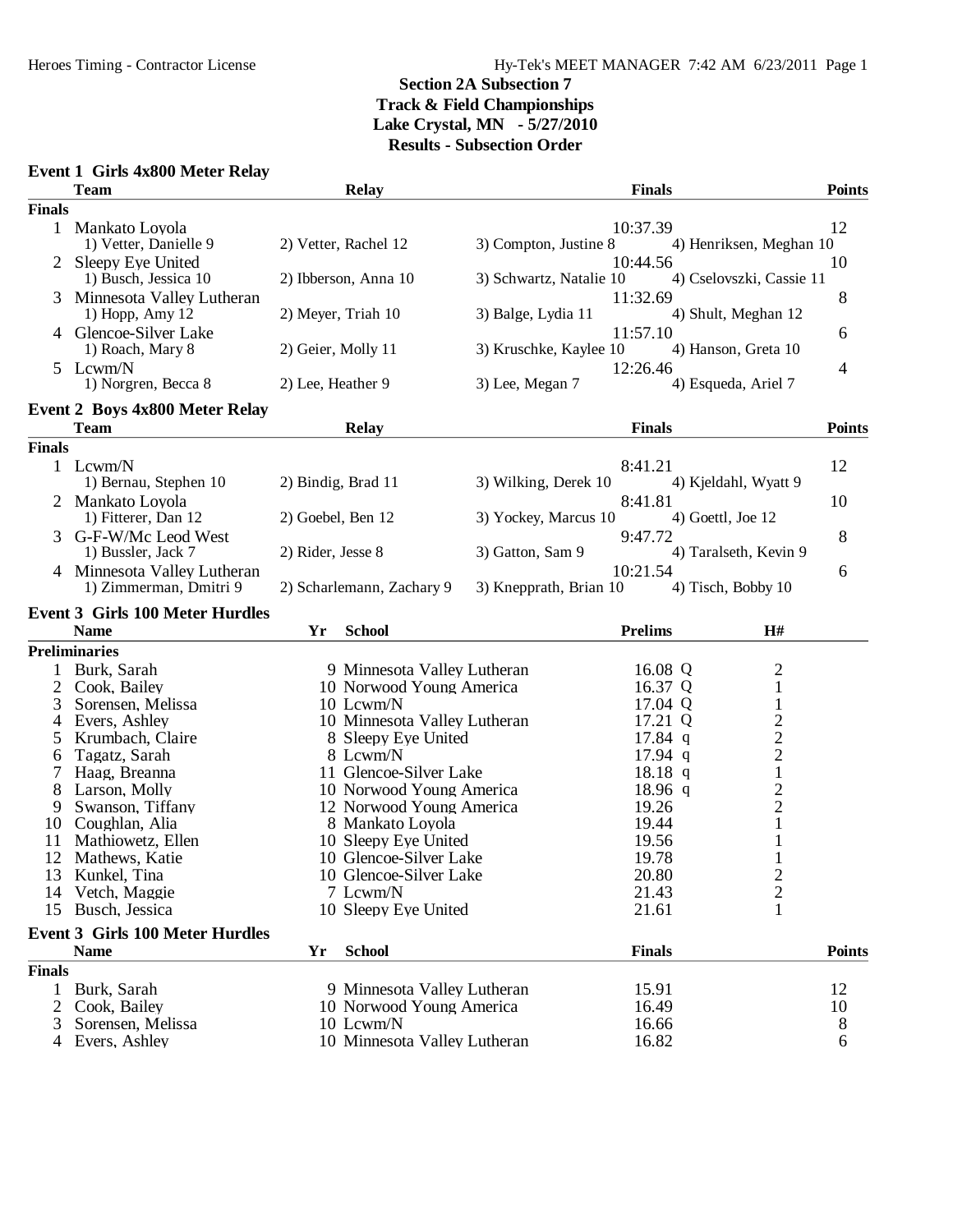|                | Finals  (Event 3 Girls 100 Meter Hurdles) |           |                              |                   |                |                                            |
|----------------|-------------------------------------------|-----------|------------------------------|-------------------|----------------|--------------------------------------------|
|                | <b>Name</b>                               | <b>Yr</b> | <b>School</b>                | <b>Finals</b>     |                | <b>Points</b>                              |
|                | 5 Krumbach, Claire                        |           | 8 Sleepy Eye United          | 17.86             |                | $\overline{4}$                             |
|                | 6 Haag, Breanna                           |           | 11 Glencoe-Silver Lake       | 18.37             |                | $\begin{array}{c} 3 \\ 2 \\ 1 \end{array}$ |
| 7              | Tagatz, Sarah                             |           | 8 Lcwm/N                     | 18.46             |                |                                            |
|                | 8 Larson, Molly                           |           | 10 Norwood Young America     | 18.51             |                |                                            |
|                | <b>Event 4 Boys 110 Meter Hurdles</b>     |           |                              |                   |                |                                            |
|                | <b>Name</b>                               | Yr        | <b>School</b>                | <b>Prelims</b>    | H#             |                                            |
|                | <b>Preliminaries</b>                      |           |                              |                   |                |                                            |
|                | Koester, Trevor                           |           | 12 Glencoe-Silver Lake       | 15.63 Q           | $\overline{c}$ |                                            |
| $\overline{c}$ | Imlay, Jarret                             |           | 10 Lcwm/N                    | 16.17 Q           | $\,1$          |                                            |
| 3              | Weiss, Joey                               |           | 12 Glencoe-Silver Lake       | 16.00 Q           | $\overline{c}$ |                                            |
| 4              | Boyda, Josh                               |           | 12 G-F-W/Mc Leod West        | 16.60 $Q$         | $\mathbf{1}$   |                                            |
| 5              | Dose, Ben                                 |           | 11 Minnesota Valley Lutheran | $18.00 \text{ q}$ | $\mathbf{1}$   |                                            |
| 6              | Sprenger, Michael                         |           | 10 Sleepy Eye United         | 18.10 q           | $\mathbf{2}$   |                                            |
| $\tau$         | Meixell, Nate                             |           | 10 Lcwm/N                    | $18.48$ q         | $\overline{c}$ |                                            |
| 8              | Ek, Casey                                 |           | 10 Mankato Loyola            | 19.72 $q$         | $\overline{c}$ |                                            |
| 9              | Dose, Sam                                 |           | 9 Minnesota Valley Lutheran  | 20.77             | $\mathbf{1}$   |                                            |
| 10             | Fairchild, Frank                          |           | 9 G-F-W/Mc Leod West         | 21.17             | $\mathbf{2}$   |                                            |
| 11             | Wendler, John                             |           | 9 Minnesota Valley Lutheran  | 21.54             | $\mathbf{1}$   |                                            |
| 12             | Rogers, Michael                           |           | 12 Mankato Loyola            | 21.60             | $\overline{2}$ |                                            |
|                | <b>Event 4 Boys 110 Meter Hurdles</b>     |           |                              |                   |                |                                            |
|                | <b>Name</b>                               | Yr        | <b>School</b>                | <b>Finals</b>     |                | <b>Points</b>                              |
| <b>Finals</b>  |                                           |           |                              |                   |                |                                            |
| 1              | Koester, Trevor                           |           | 12 Glencoe-Silver Lake       | 15.03             |                | 12                                         |
|                | 2 Boyda, Josh                             |           | 12 G-F-W/Mc Leod West        | 15.43             |                | 10                                         |
| 3              | Imlay, Jarret                             |           | 10 Lcwm/N                    | 15.53             |                | 8                                          |
| 4              | Weiss, Joey                               |           | 12 Glencoe-Silver Lake       | 15.75             |                | 6                                          |
| 5              | Dose, Ben                                 |           | 11 Minnesota Valley Lutheran | 17.72             |                | $\overline{\mathcal{A}}$                   |
| 6              | Sprenger, Michael                         |           | 10 Sleepy Eye United         | 17.82             |                | $\mathfrak{Z}$                             |
| 7              | Meixell, Nate                             |           | 10 Lcwm/N                    | 19.09             |                | $\overline{c}$                             |
|                | 8 Ek, Casey                               |           | 10 Mankato Loyola            | 19.11             |                |                                            |
|                | <b>Event 5 Girls 100 Meter Dash</b>       |           |                              |                   |                |                                            |
|                | <b>Name</b>                               | Yr        | <b>School</b>                | <b>Prelims</b>    | H#             |                                            |
|                | <b>Preliminaries</b>                      |           |                              |                   |                |                                            |
|                | 1 Petersen, Jenny                         |           | 12 Minnesota Valley Lutheran | 12.99 Q           | 3              |                                            |
|                | 2 Carr, Nikki                             |           | 8 Sleepy Eye United          | 13.56 Q           | $\mathbf 1$    |                                            |
| 3              | Schmitz, Madeline                         |           | 12 Sleepy Eye United         | 13.85 Q           | $\mathbf{2}$   |                                            |
|                | 4 Harris, Abbie                           |           | 8 Mankato Loyola             | 13.72 Q           | 3              |                                            |
| 5              | Oliver, Stephanie                         |           | 9 Minnesota Valley Lutheran  | 13.92 Q           | 1              |                                            |
| 6              | Sullivan, Marissa                         |           | 10 Norwood Young America     | 14.01 Q           | 2              |                                            |
|                | Rygge, Vesla                              |           | 12 Lcwm/N                    | 13.91 $q$         | 3              |                                            |
| 8              | Reiner, Amanda                            |           | 11 Mankato Loyola            | $13.97$ q         |                |                                            |
| 9              | Collum, Allison                           |           | 9 Minnesota Valley Lutheran  | 14.26             | 3              |                                            |
| 10             | Becker, Claire                            |           | 10 Glencoe-Silver Lake       | 14.28             | 2              |                                            |
| 11             | Schmitt, Courtney                         |           | 9 Sleepy Eye United          | 14.43             |                |                                            |
| 12             | Welsch, Jordan                            |           | 7 Lcwm/N                     | 14.62             | 3              |                                            |
| 13             | Swanson, Tabitha                          |           | 10 Norwood Young America     | 14.67             | 1              |                                            |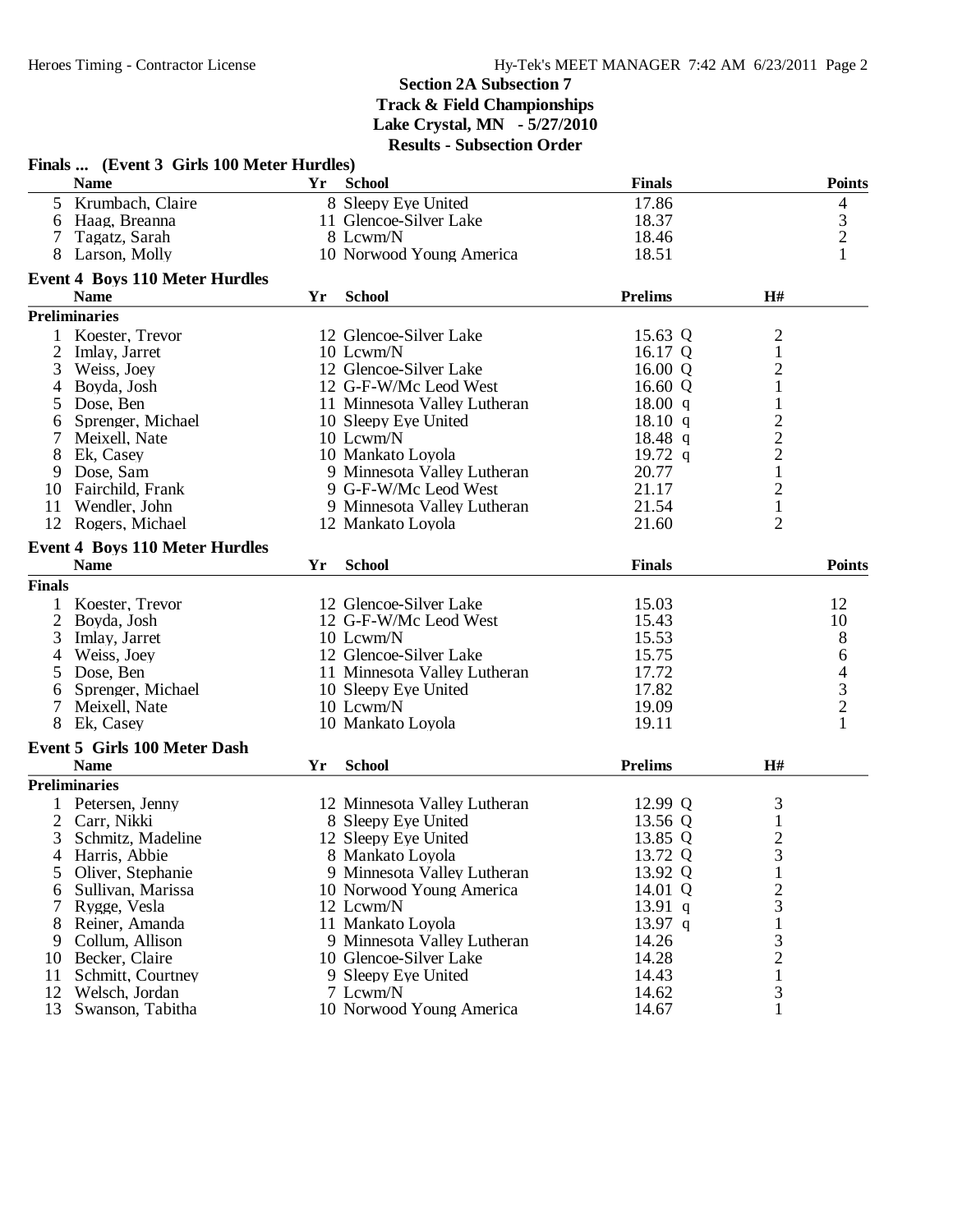|                    | Preliminaries  (Event 5 Girls 100 Meter Dash) |    |                              |                |                                                 |                |
|--------------------|-----------------------------------------------|----|------------------------------|----------------|-------------------------------------------------|----------------|
|                    | <b>Name</b>                                   | Yr | <b>School</b>                | <b>Prelims</b> | H#                                              |                |
|                    | 14 Giron, Angie                               |    | 12 Glencoe-Silver Lake       | 14.80          |                                                 |                |
| 15                 | Fitterer, Jessica                             |    | 10 Mankato Loyola            | 15.61          | $\frac{2}{3}$                                   |                |
|                    | 16 Holzheu, Amanda                            |    | 10 Glencoe-Silver Lake       | 15.72          |                                                 |                |
|                    | 17 Muske, Maria                               |    | 7 G-F-W/Mc Leod West         | 15.99          | $\mathbf 1$                                     |                |
|                    | 18 Prigge, Raeanna                            |    | 7 G-F-W/Mc Leod West         | 16.68          | 3                                               |                |
|                    | <b>Event 5 Girls 100 Meter Dash</b>           |    |                              |                |                                                 |                |
|                    | <b>Name</b>                                   | Yr | <b>School</b>                | <b>Finals</b>  |                                                 | <b>Points</b>  |
| <b>Finals</b>      |                                               |    |                              |                |                                                 |                |
|                    | Petersen, Jenny                               |    | 12 Minnesota Valley Lutheran | 12.76          |                                                 | 12             |
| 2                  | Carr, Nikki                                   |    | 8 Sleepy Eye United          | 13.35          |                                                 | 10             |
| 3                  | Schmitz, Madeline                             |    | 12 Sleepy Eye United         | 13.40          |                                                 | 8              |
| 4                  | Harris, Abbie                                 |    | 8 Mankato Loyola             | 13.58          |                                                 | 6              |
| 5                  | Sullivan, Marissa                             |    | 10 Norwood Young America     | 13.87          |                                                 | $\overline{4}$ |
| 6                  | Reiner, Amanda                                |    | 11 Mankato Loyola            | 13.88          |                                                 |                |
| 7                  | Rygge, Vesla                                  |    | 12 Lcwm/N                    | 13.90          |                                                 | $\frac{3}{2}$  |
| 8                  | Oliver, Stephanie                             |    | 9 Minnesota Valley Lutheran  | 13.97          |                                                 | $\mathbf{1}$   |
|                    | <b>Event 6 Boys 100 Meter Dash</b>            |    |                              |                |                                                 |                |
|                    | <b>Name</b>                                   | Yr | <b>School</b>                | <b>Prelims</b> | H#                                              |                |
|                    | <b>Preliminaries</b>                          |    |                              |                |                                                 |                |
| 1                  | Tessmer, Matt                                 |    | 9 Minnesota Valley Lutheran  | 11.98 Q        |                                                 |                |
| 2                  | Kuester, Ryan                                 |    | 9 Glencoe-Silver Lake        | 12.01 Q        | $rac{2}{3}$                                     |                |
| 3                  | Meixell, Nate                                 |    | 10 Lcwm/N                    | 12.03 Q        | $\mathbf{1}$                                    |                |
| 4                  | Bergemann, Kyle                               |    | 12 Minnesota Valley Lutheran | 12.15 Q        | $\mathbf{1}$                                    |                |
| 5                  | Nguyen, Nam                                   |    | 12 Mankato Loyola            | 12.23 Q        |                                                 |                |
| 6                  | Bedoccohi, Fed                                |    | 12 Lcwm/N                    | 12.30 Q        |                                                 |                |
| 7                  | Keenan, Mitch                                 |    | 12 Glencoe-Silver Lake       | $12.40$ q      |                                                 |                |
| 8                  | Bible, Jake                                   |    | 10 Lcwm/N                    | 12.41 q        |                                                 |                |
| 9                  | Miller, Tim                                   |    | 9 Norwood Young America      | 12.50          | 323321                                          |                |
| 10                 | Mizuhata, Tony                                |    | 10 Glencoe-Silver Lake       | 12.50          |                                                 |                |
| 11                 | Berdan, Joe                                   |    | 11 Sleepy Eye United         | 12.60          | $\,1$                                           |                |
| 12                 | Worm, Jeff                                    |    | 9 Norwood Young America      | 12.81          |                                                 |                |
| 13                 | Bixby, Anthony                                |    | 12 Norwood Young America     | 12.93          |                                                 |                |
| 14                 | Woods, Lucas                                  |    | 9 G-F-W/Mc Leod West         | 12.95          |                                                 |                |
| 15                 | Trebesch, Kory                                |    | 12 Sleepy Eye United         | 13.03          | $\begin{array}{c} 2 \\ 3 \\ 2 \\ 1 \end{array}$ |                |
| 16                 | Senne, Nick                                   |    | 9 Mankato Loyola             | 13.35          |                                                 |                |
| 17                 | Brielmaier, Jack                              |    | 9 Mankato Loyola             | 13.45          |                                                 |                |
| 18                 |                                               |    | 10 G-F-W/Mc Leod West        | 14.15          | $\frac{2}{3}$                                   |                |
|                    | Dolly, Spencer<br>19 Weikle, Thomas           |    | 7 G-F-W/Mc Leod West         | 14.30          |                                                 |                |
| 20                 |                                               |    | 12 Sleepy Eye United         | 14.73          | $\mathbf{I}$                                    |                |
| 21                 | Krambeer, Matt<br>Plath, Ryan                 |    | 9 Minnesota Valley Lutheran  | 15.12          | 3<br>1                                          |                |
|                    |                                               |    |                              |                |                                                 |                |
|                    | <b>Event 6 Boys 100 Meter Dash</b>            |    |                              |                |                                                 |                |
|                    | <b>Name</b>                                   | Yr | <b>School</b>                | <b>Finals</b>  |                                                 | <b>Points</b>  |
| <b>Finals</b><br>1 |                                               |    | 9 Glencoe-Silver Lake        |                |                                                 | 12             |
|                    | Kuester, Ryan                                 |    |                              | 11.51          |                                                 |                |
| 2                  | Tessmer, Matt                                 |    | 9 Minnesota Valley Lutheran  | 11.74          |                                                 | 10             |
| 3                  | Bergemann, Kyle                               |    | 12 Minnesota Valley Lutheran | 11.93          |                                                 | 8              |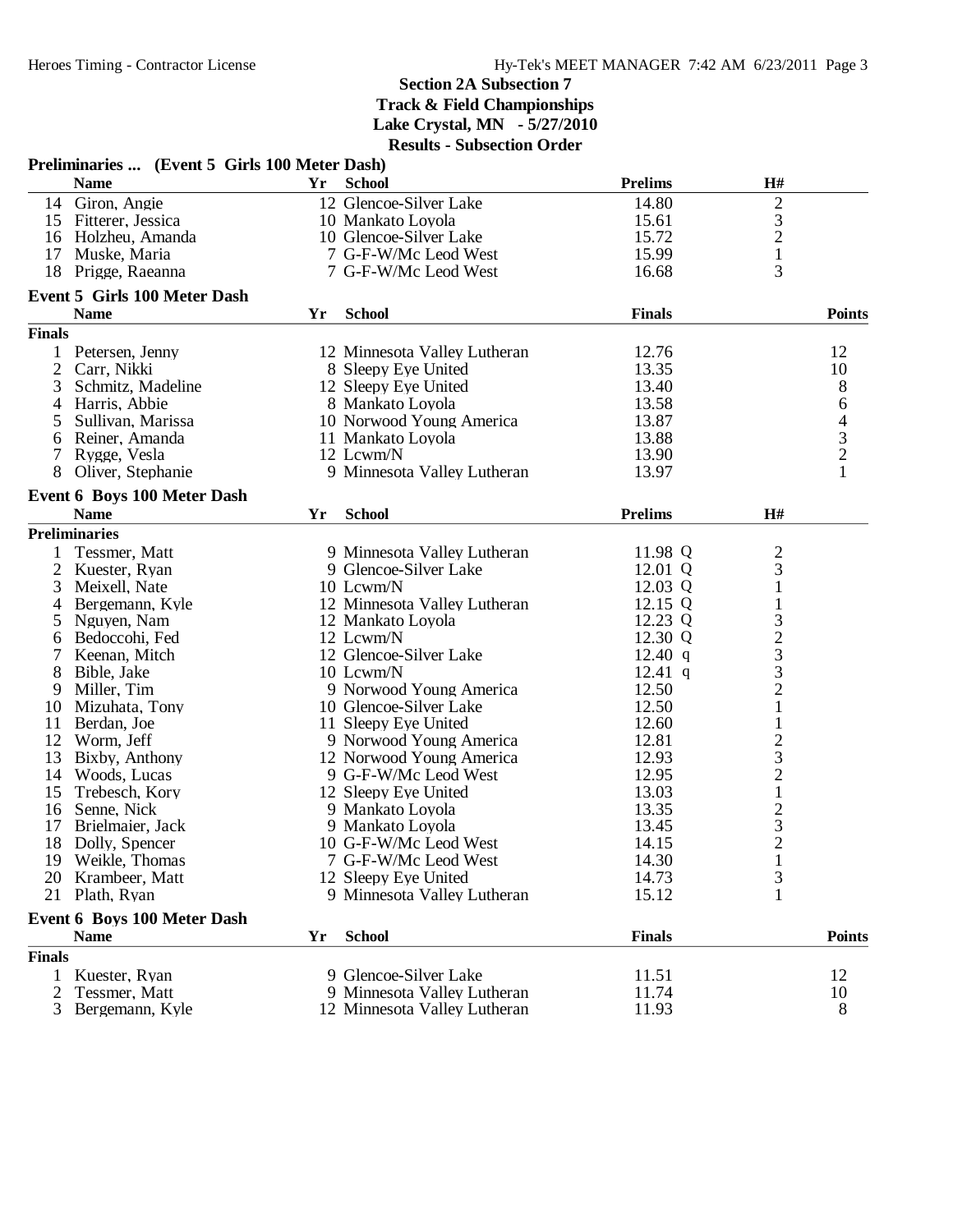| <b>Name</b><br><b>Finals</b><br>Yr<br><b>School</b><br><b>Points</b><br>4 Meixell, Nate<br>11.98<br>10 Lcwm/N<br>6<br>12.18<br>4<br>Bedoccohi, Fed<br>12 Lcwm/N<br>5<br>$\frac{3}{2}$<br>12.20<br>Nguyen, Nam<br>12 Mankato Loyola<br>6<br>12 Glencoe-Silver Lake<br>12.36<br>Keenan, Mitch<br>7<br>Bible, Jake<br>12.46<br>1<br>10 Lcwm/N<br><b>Event 7 Girls 4x200 Meter Relay</b><br><b>Finals</b><br><b>Team</b><br><b>Relay</b><br><b>Points</b><br><b>Finals</b><br>12<br>1 Sleepy Eye United<br>1:48.58<br>2) Schmitz, Jessica 9<br>3) Marti, Jamie 8<br>4) Schmitz, Madeline 12<br>1) Carr, Nikki 8<br>1:50.70<br>Minnesota Valley Lutheran<br>10<br>1) Evenson, Alicia 10<br>2) Burk, Sarah 9<br>3) Lange, Bailey 11<br>4) Petersen, Jenny 12<br>1:53.58<br>8<br>3 Norwood Young America<br>4) Lee, Katherine 12<br>1) Sullivan, Marissa 10<br>2) Erpenbach, Alexis 9<br>3) Cook, Bailey 10<br>4 Glencoe-Silver Lake<br>1:54.85<br>6<br>2) Becker, Claire 10<br>3) Posusta, Rachael 11<br>4) Giron, Angie 12<br>1) Haag, Breanna 11<br>1:55.85<br>4<br>Mankato Loyola<br>5<br>2) Dickey, Allison 11<br>3) Vetter, Danielle 9<br>4) Reiner, Amanda 11<br>1) Harris, Abbie 8<br>1:55.87<br>3<br>6 Lcwm/N<br>3) Christenson, Hannah 12<br>1) Rygge, Vesla 12<br>2) Marsh, Andrea 10<br>4) Welsch, Jordan 7<br><b>Event 8 Boys 4x200 Meter Relay</b><br><b>Relay</b><br><b>Finals</b><br><b>Points</b><br><b>Team</b><br><b>Finals</b><br>Glencoe-Silver Lake<br>1:32.10<br>12<br>1<br>2) Alsleben, Luke 12<br>3) Koester, Trevor 12<br>4) Greeley, Tyler 12<br>1) Kuester, Ryan 9<br>2 Minnesota Valley Lutheran<br>1:35.86<br>10<br>$2)$ Dose, Ben 11<br>3) Biedenbender, Philip 10<br>4) Tisch, Bobby 10<br>1) Zimmerman, Dmitri 9<br>8<br>1:36.42<br>Mankato Loyola<br>3<br>1) Nguyen, Nam 12<br>2) Hurrle, Ben 10<br>3) Gach, Taydor 11<br>4) Hermer, Luke 10<br>1:36.74<br>4 Sleepy Eye United<br>6<br>3) Berdan, Joe 11<br>1) Marquez, Marcus 11<br>2) Kober, Dillon 9<br>4) McMullen, Nathan 10<br>1:40.38<br>5 Norwood Young America<br>4<br>3) Marschall, Brett 12<br>4) Miller, Tim 9<br>1) Bixby, Anthony 12<br>2) Lueck, Ben 12<br>6 Lcwm/N<br>3<br>1:42.73<br>1) Seifert, Taylor 12<br>2) Guffey, Evan 9<br>3) Bible, Jake 10<br>G-F-W/Mc Leod West<br>1:43.78<br>2<br>3) Woods, Lucas 9<br>4) Sassenberg, Kyle 9<br>1) Colin, Guillermo 12<br>2) Prigge, Bruce 11<br>Event 9 Girls 1600 Meter Run<br><b>School</b><br><b>Finals</b><br><b>Name</b><br>Yr<br><b>Points</b><br><b>Finals</b><br>Henriksen, Meghan<br>10 Mankato Loyola<br>5:39.65<br>12<br>1<br>2<br>Larson, Parry<br>8 Norwood Young America<br>5:40.56<br>10<br>Schumacher, Kari<br>9 Sleepy Eye United<br>5:47.99<br>8<br>3<br>Emich, Afton<br>12 Lcwm/N<br>5:51.79<br>6<br>$\overline{4}$<br>7 Mankato Loyola<br>5:55.55<br>Ninneman, Mary<br>4<br>5<br>3<br>Goblirsch, Amanda<br>5:59.22<br>10 Sleepy Eye United<br>6<br>$\overline{c}$<br>7 Lcwm/N<br>Esqueda, Ariel<br>6:02.87<br>8 Piepho, Elizabeth | Finals  (Event 6 Boys 100 Meter Dash) |                  |         |   |
|------------------------------------------------------------------------------------------------------------------------------------------------------------------------------------------------------------------------------------------------------------------------------------------------------------------------------------------------------------------------------------------------------------------------------------------------------------------------------------------------------------------------------------------------------------------------------------------------------------------------------------------------------------------------------------------------------------------------------------------------------------------------------------------------------------------------------------------------------------------------------------------------------------------------------------------------------------------------------------------------------------------------------------------------------------------------------------------------------------------------------------------------------------------------------------------------------------------------------------------------------------------------------------------------------------------------------------------------------------------------------------------------------------------------------------------------------------------------------------------------------------------------------------------------------------------------------------------------------------------------------------------------------------------------------------------------------------------------------------------------------------------------------------------------------------------------------------------------------------------------------------------------------------------------------------------------------------------------------------------------------------------------------------------------------------------------------------------------------------------------------------------------------------------------------------------------------------------------------------------------------------------------------------------------------------------------------------------------------------------------------------------------------------------------------------------------------------------------------------------------------------------------------------------------------------------------------------------------------------------------------------------------------------------------------------------------------------------------------------------------------------------------------------------------------------------------------------------------------------------------------------------------------------------------------------------------------------------------------------------------|---------------------------------------|------------------|---------|---|
|                                                                                                                                                                                                                                                                                                                                                                                                                                                                                                                                                                                                                                                                                                                                                                                                                                                                                                                                                                                                                                                                                                                                                                                                                                                                                                                                                                                                                                                                                                                                                                                                                                                                                                                                                                                                                                                                                                                                                                                                                                                                                                                                                                                                                                                                                                                                                                                                                                                                                                                                                                                                                                                                                                                                                                                                                                                                                                                                                                                                |                                       |                  |         |   |
|                                                                                                                                                                                                                                                                                                                                                                                                                                                                                                                                                                                                                                                                                                                                                                                                                                                                                                                                                                                                                                                                                                                                                                                                                                                                                                                                                                                                                                                                                                                                                                                                                                                                                                                                                                                                                                                                                                                                                                                                                                                                                                                                                                                                                                                                                                                                                                                                                                                                                                                                                                                                                                                                                                                                                                                                                                                                                                                                                                                                |                                       |                  |         |   |
|                                                                                                                                                                                                                                                                                                                                                                                                                                                                                                                                                                                                                                                                                                                                                                                                                                                                                                                                                                                                                                                                                                                                                                                                                                                                                                                                                                                                                                                                                                                                                                                                                                                                                                                                                                                                                                                                                                                                                                                                                                                                                                                                                                                                                                                                                                                                                                                                                                                                                                                                                                                                                                                                                                                                                                                                                                                                                                                                                                                                |                                       |                  |         |   |
|                                                                                                                                                                                                                                                                                                                                                                                                                                                                                                                                                                                                                                                                                                                                                                                                                                                                                                                                                                                                                                                                                                                                                                                                                                                                                                                                                                                                                                                                                                                                                                                                                                                                                                                                                                                                                                                                                                                                                                                                                                                                                                                                                                                                                                                                                                                                                                                                                                                                                                                                                                                                                                                                                                                                                                                                                                                                                                                                                                                                |                                       |                  |         |   |
|                                                                                                                                                                                                                                                                                                                                                                                                                                                                                                                                                                                                                                                                                                                                                                                                                                                                                                                                                                                                                                                                                                                                                                                                                                                                                                                                                                                                                                                                                                                                                                                                                                                                                                                                                                                                                                                                                                                                                                                                                                                                                                                                                                                                                                                                                                                                                                                                                                                                                                                                                                                                                                                                                                                                                                                                                                                                                                                                                                                                |                                       |                  |         |   |
|                                                                                                                                                                                                                                                                                                                                                                                                                                                                                                                                                                                                                                                                                                                                                                                                                                                                                                                                                                                                                                                                                                                                                                                                                                                                                                                                                                                                                                                                                                                                                                                                                                                                                                                                                                                                                                                                                                                                                                                                                                                                                                                                                                                                                                                                                                                                                                                                                                                                                                                                                                                                                                                                                                                                                                                                                                                                                                                                                                                                |                                       |                  |         |   |
|                                                                                                                                                                                                                                                                                                                                                                                                                                                                                                                                                                                                                                                                                                                                                                                                                                                                                                                                                                                                                                                                                                                                                                                                                                                                                                                                                                                                                                                                                                                                                                                                                                                                                                                                                                                                                                                                                                                                                                                                                                                                                                                                                                                                                                                                                                                                                                                                                                                                                                                                                                                                                                                                                                                                                                                                                                                                                                                                                                                                |                                       |                  |         |   |
|                                                                                                                                                                                                                                                                                                                                                                                                                                                                                                                                                                                                                                                                                                                                                                                                                                                                                                                                                                                                                                                                                                                                                                                                                                                                                                                                                                                                                                                                                                                                                                                                                                                                                                                                                                                                                                                                                                                                                                                                                                                                                                                                                                                                                                                                                                                                                                                                                                                                                                                                                                                                                                                                                                                                                                                                                                                                                                                                                                                                |                                       |                  |         |   |
|                                                                                                                                                                                                                                                                                                                                                                                                                                                                                                                                                                                                                                                                                                                                                                                                                                                                                                                                                                                                                                                                                                                                                                                                                                                                                                                                                                                                                                                                                                                                                                                                                                                                                                                                                                                                                                                                                                                                                                                                                                                                                                                                                                                                                                                                                                                                                                                                                                                                                                                                                                                                                                                                                                                                                                                                                                                                                                                                                                                                |                                       |                  |         |   |
|                                                                                                                                                                                                                                                                                                                                                                                                                                                                                                                                                                                                                                                                                                                                                                                                                                                                                                                                                                                                                                                                                                                                                                                                                                                                                                                                                                                                                                                                                                                                                                                                                                                                                                                                                                                                                                                                                                                                                                                                                                                                                                                                                                                                                                                                                                                                                                                                                                                                                                                                                                                                                                                                                                                                                                                                                                                                                                                                                                                                |                                       |                  |         |   |
|                                                                                                                                                                                                                                                                                                                                                                                                                                                                                                                                                                                                                                                                                                                                                                                                                                                                                                                                                                                                                                                                                                                                                                                                                                                                                                                                                                                                                                                                                                                                                                                                                                                                                                                                                                                                                                                                                                                                                                                                                                                                                                                                                                                                                                                                                                                                                                                                                                                                                                                                                                                                                                                                                                                                                                                                                                                                                                                                                                                                |                                       |                  |         |   |
|                                                                                                                                                                                                                                                                                                                                                                                                                                                                                                                                                                                                                                                                                                                                                                                                                                                                                                                                                                                                                                                                                                                                                                                                                                                                                                                                                                                                                                                                                                                                                                                                                                                                                                                                                                                                                                                                                                                                                                                                                                                                                                                                                                                                                                                                                                                                                                                                                                                                                                                                                                                                                                                                                                                                                                                                                                                                                                                                                                                                |                                       |                  |         |   |
|                                                                                                                                                                                                                                                                                                                                                                                                                                                                                                                                                                                                                                                                                                                                                                                                                                                                                                                                                                                                                                                                                                                                                                                                                                                                                                                                                                                                                                                                                                                                                                                                                                                                                                                                                                                                                                                                                                                                                                                                                                                                                                                                                                                                                                                                                                                                                                                                                                                                                                                                                                                                                                                                                                                                                                                                                                                                                                                                                                                                |                                       |                  |         |   |
|                                                                                                                                                                                                                                                                                                                                                                                                                                                                                                                                                                                                                                                                                                                                                                                                                                                                                                                                                                                                                                                                                                                                                                                                                                                                                                                                                                                                                                                                                                                                                                                                                                                                                                                                                                                                                                                                                                                                                                                                                                                                                                                                                                                                                                                                                                                                                                                                                                                                                                                                                                                                                                                                                                                                                                                                                                                                                                                                                                                                |                                       |                  |         |   |
|                                                                                                                                                                                                                                                                                                                                                                                                                                                                                                                                                                                                                                                                                                                                                                                                                                                                                                                                                                                                                                                                                                                                                                                                                                                                                                                                                                                                                                                                                                                                                                                                                                                                                                                                                                                                                                                                                                                                                                                                                                                                                                                                                                                                                                                                                                                                                                                                                                                                                                                                                                                                                                                                                                                                                                                                                                                                                                                                                                                                |                                       |                  |         |   |
|                                                                                                                                                                                                                                                                                                                                                                                                                                                                                                                                                                                                                                                                                                                                                                                                                                                                                                                                                                                                                                                                                                                                                                                                                                                                                                                                                                                                                                                                                                                                                                                                                                                                                                                                                                                                                                                                                                                                                                                                                                                                                                                                                                                                                                                                                                                                                                                                                                                                                                                                                                                                                                                                                                                                                                                                                                                                                                                                                                                                |                                       |                  |         |   |
|                                                                                                                                                                                                                                                                                                                                                                                                                                                                                                                                                                                                                                                                                                                                                                                                                                                                                                                                                                                                                                                                                                                                                                                                                                                                                                                                                                                                                                                                                                                                                                                                                                                                                                                                                                                                                                                                                                                                                                                                                                                                                                                                                                                                                                                                                                                                                                                                                                                                                                                                                                                                                                                                                                                                                                                                                                                                                                                                                                                                |                                       |                  |         |   |
|                                                                                                                                                                                                                                                                                                                                                                                                                                                                                                                                                                                                                                                                                                                                                                                                                                                                                                                                                                                                                                                                                                                                                                                                                                                                                                                                                                                                                                                                                                                                                                                                                                                                                                                                                                                                                                                                                                                                                                                                                                                                                                                                                                                                                                                                                                                                                                                                                                                                                                                                                                                                                                                                                                                                                                                                                                                                                                                                                                                                |                                       |                  |         |   |
|                                                                                                                                                                                                                                                                                                                                                                                                                                                                                                                                                                                                                                                                                                                                                                                                                                                                                                                                                                                                                                                                                                                                                                                                                                                                                                                                                                                                                                                                                                                                                                                                                                                                                                                                                                                                                                                                                                                                                                                                                                                                                                                                                                                                                                                                                                                                                                                                                                                                                                                                                                                                                                                                                                                                                                                                                                                                                                                                                                                                |                                       |                  |         |   |
|                                                                                                                                                                                                                                                                                                                                                                                                                                                                                                                                                                                                                                                                                                                                                                                                                                                                                                                                                                                                                                                                                                                                                                                                                                                                                                                                                                                                                                                                                                                                                                                                                                                                                                                                                                                                                                                                                                                                                                                                                                                                                                                                                                                                                                                                                                                                                                                                                                                                                                                                                                                                                                                                                                                                                                                                                                                                                                                                                                                                |                                       |                  |         |   |
|                                                                                                                                                                                                                                                                                                                                                                                                                                                                                                                                                                                                                                                                                                                                                                                                                                                                                                                                                                                                                                                                                                                                                                                                                                                                                                                                                                                                                                                                                                                                                                                                                                                                                                                                                                                                                                                                                                                                                                                                                                                                                                                                                                                                                                                                                                                                                                                                                                                                                                                                                                                                                                                                                                                                                                                                                                                                                                                                                                                                |                                       |                  |         |   |
|                                                                                                                                                                                                                                                                                                                                                                                                                                                                                                                                                                                                                                                                                                                                                                                                                                                                                                                                                                                                                                                                                                                                                                                                                                                                                                                                                                                                                                                                                                                                                                                                                                                                                                                                                                                                                                                                                                                                                                                                                                                                                                                                                                                                                                                                                                                                                                                                                                                                                                                                                                                                                                                                                                                                                                                                                                                                                                                                                                                                |                                       |                  |         |   |
|                                                                                                                                                                                                                                                                                                                                                                                                                                                                                                                                                                                                                                                                                                                                                                                                                                                                                                                                                                                                                                                                                                                                                                                                                                                                                                                                                                                                                                                                                                                                                                                                                                                                                                                                                                                                                                                                                                                                                                                                                                                                                                                                                                                                                                                                                                                                                                                                                                                                                                                                                                                                                                                                                                                                                                                                                                                                                                                                                                                                |                                       |                  |         |   |
|                                                                                                                                                                                                                                                                                                                                                                                                                                                                                                                                                                                                                                                                                                                                                                                                                                                                                                                                                                                                                                                                                                                                                                                                                                                                                                                                                                                                                                                                                                                                                                                                                                                                                                                                                                                                                                                                                                                                                                                                                                                                                                                                                                                                                                                                                                                                                                                                                                                                                                                                                                                                                                                                                                                                                                                                                                                                                                                                                                                                |                                       |                  |         |   |
|                                                                                                                                                                                                                                                                                                                                                                                                                                                                                                                                                                                                                                                                                                                                                                                                                                                                                                                                                                                                                                                                                                                                                                                                                                                                                                                                                                                                                                                                                                                                                                                                                                                                                                                                                                                                                                                                                                                                                                                                                                                                                                                                                                                                                                                                                                                                                                                                                                                                                                                                                                                                                                                                                                                                                                                                                                                                                                                                                                                                |                                       |                  |         |   |
|                                                                                                                                                                                                                                                                                                                                                                                                                                                                                                                                                                                                                                                                                                                                                                                                                                                                                                                                                                                                                                                                                                                                                                                                                                                                                                                                                                                                                                                                                                                                                                                                                                                                                                                                                                                                                                                                                                                                                                                                                                                                                                                                                                                                                                                                                                                                                                                                                                                                                                                                                                                                                                                                                                                                                                                                                                                                                                                                                                                                |                                       |                  |         |   |
|                                                                                                                                                                                                                                                                                                                                                                                                                                                                                                                                                                                                                                                                                                                                                                                                                                                                                                                                                                                                                                                                                                                                                                                                                                                                                                                                                                                                                                                                                                                                                                                                                                                                                                                                                                                                                                                                                                                                                                                                                                                                                                                                                                                                                                                                                                                                                                                                                                                                                                                                                                                                                                                                                                                                                                                                                                                                                                                                                                                                |                                       |                  |         |   |
|                                                                                                                                                                                                                                                                                                                                                                                                                                                                                                                                                                                                                                                                                                                                                                                                                                                                                                                                                                                                                                                                                                                                                                                                                                                                                                                                                                                                                                                                                                                                                                                                                                                                                                                                                                                                                                                                                                                                                                                                                                                                                                                                                                                                                                                                                                                                                                                                                                                                                                                                                                                                                                                                                                                                                                                                                                                                                                                                                                                                |                                       |                  |         |   |
|                                                                                                                                                                                                                                                                                                                                                                                                                                                                                                                                                                                                                                                                                                                                                                                                                                                                                                                                                                                                                                                                                                                                                                                                                                                                                                                                                                                                                                                                                                                                                                                                                                                                                                                                                                                                                                                                                                                                                                                                                                                                                                                                                                                                                                                                                                                                                                                                                                                                                                                                                                                                                                                                                                                                                                                                                                                                                                                                                                                                |                                       |                  |         |   |
|                                                                                                                                                                                                                                                                                                                                                                                                                                                                                                                                                                                                                                                                                                                                                                                                                                                                                                                                                                                                                                                                                                                                                                                                                                                                                                                                                                                                                                                                                                                                                                                                                                                                                                                                                                                                                                                                                                                                                                                                                                                                                                                                                                                                                                                                                                                                                                                                                                                                                                                                                                                                                                                                                                                                                                                                                                                                                                                                                                                                |                                       |                  |         |   |
|                                                                                                                                                                                                                                                                                                                                                                                                                                                                                                                                                                                                                                                                                                                                                                                                                                                                                                                                                                                                                                                                                                                                                                                                                                                                                                                                                                                                                                                                                                                                                                                                                                                                                                                                                                                                                                                                                                                                                                                                                                                                                                                                                                                                                                                                                                                                                                                                                                                                                                                                                                                                                                                                                                                                                                                                                                                                                                                                                                                                |                                       |                  |         |   |
|                                                                                                                                                                                                                                                                                                                                                                                                                                                                                                                                                                                                                                                                                                                                                                                                                                                                                                                                                                                                                                                                                                                                                                                                                                                                                                                                                                                                                                                                                                                                                                                                                                                                                                                                                                                                                                                                                                                                                                                                                                                                                                                                                                                                                                                                                                                                                                                                                                                                                                                                                                                                                                                                                                                                                                                                                                                                                                                                                                                                |                                       |                  |         |   |
|                                                                                                                                                                                                                                                                                                                                                                                                                                                                                                                                                                                                                                                                                                                                                                                                                                                                                                                                                                                                                                                                                                                                                                                                                                                                                                                                                                                                                                                                                                                                                                                                                                                                                                                                                                                                                                                                                                                                                                                                                                                                                                                                                                                                                                                                                                                                                                                                                                                                                                                                                                                                                                                                                                                                                                                                                                                                                                                                                                                                |                                       |                  |         |   |
|                                                                                                                                                                                                                                                                                                                                                                                                                                                                                                                                                                                                                                                                                                                                                                                                                                                                                                                                                                                                                                                                                                                                                                                                                                                                                                                                                                                                                                                                                                                                                                                                                                                                                                                                                                                                                                                                                                                                                                                                                                                                                                                                                                                                                                                                                                                                                                                                                                                                                                                                                                                                                                                                                                                                                                                                                                                                                                                                                                                                |                                       |                  |         |   |
|                                                                                                                                                                                                                                                                                                                                                                                                                                                                                                                                                                                                                                                                                                                                                                                                                                                                                                                                                                                                                                                                                                                                                                                                                                                                                                                                                                                                                                                                                                                                                                                                                                                                                                                                                                                                                                                                                                                                                                                                                                                                                                                                                                                                                                                                                                                                                                                                                                                                                                                                                                                                                                                                                                                                                                                                                                                                                                                                                                                                |                                       |                  |         |   |
|                                                                                                                                                                                                                                                                                                                                                                                                                                                                                                                                                                                                                                                                                                                                                                                                                                                                                                                                                                                                                                                                                                                                                                                                                                                                                                                                                                                                                                                                                                                                                                                                                                                                                                                                                                                                                                                                                                                                                                                                                                                                                                                                                                                                                                                                                                                                                                                                                                                                                                                                                                                                                                                                                                                                                                                                                                                                                                                                                                                                |                                       |                  |         |   |
|                                                                                                                                                                                                                                                                                                                                                                                                                                                                                                                                                                                                                                                                                                                                                                                                                                                                                                                                                                                                                                                                                                                                                                                                                                                                                                                                                                                                                                                                                                                                                                                                                                                                                                                                                                                                                                                                                                                                                                                                                                                                                                                                                                                                                                                                                                                                                                                                                                                                                                                                                                                                                                                                                                                                                                                                                                                                                                                                                                                                |                                       |                  |         |   |
|                                                                                                                                                                                                                                                                                                                                                                                                                                                                                                                                                                                                                                                                                                                                                                                                                                                                                                                                                                                                                                                                                                                                                                                                                                                                                                                                                                                                                                                                                                                                                                                                                                                                                                                                                                                                                                                                                                                                                                                                                                                                                                                                                                                                                                                                                                                                                                                                                                                                                                                                                                                                                                                                                                                                                                                                                                                                                                                                                                                                |                                       |                  |         |   |
|                                                                                                                                                                                                                                                                                                                                                                                                                                                                                                                                                                                                                                                                                                                                                                                                                                                                                                                                                                                                                                                                                                                                                                                                                                                                                                                                                                                                                                                                                                                                                                                                                                                                                                                                                                                                                                                                                                                                                                                                                                                                                                                                                                                                                                                                                                                                                                                                                                                                                                                                                                                                                                                                                                                                                                                                                                                                                                                                                                                                |                                       |                  |         |   |
|                                                                                                                                                                                                                                                                                                                                                                                                                                                                                                                                                                                                                                                                                                                                                                                                                                                                                                                                                                                                                                                                                                                                                                                                                                                                                                                                                                                                                                                                                                                                                                                                                                                                                                                                                                                                                                                                                                                                                                                                                                                                                                                                                                                                                                                                                                                                                                                                                                                                                                                                                                                                                                                                                                                                                                                                                                                                                                                                                                                                |                                       |                  |         |   |
|                                                                                                                                                                                                                                                                                                                                                                                                                                                                                                                                                                                                                                                                                                                                                                                                                                                                                                                                                                                                                                                                                                                                                                                                                                                                                                                                                                                                                                                                                                                                                                                                                                                                                                                                                                                                                                                                                                                                                                                                                                                                                                                                                                                                                                                                                                                                                                                                                                                                                                                                                                                                                                                                                                                                                                                                                                                                                                                                                                                                |                                       |                  |         |   |
|                                                                                                                                                                                                                                                                                                                                                                                                                                                                                                                                                                                                                                                                                                                                                                                                                                                                                                                                                                                                                                                                                                                                                                                                                                                                                                                                                                                                                                                                                                                                                                                                                                                                                                                                                                                                                                                                                                                                                                                                                                                                                                                                                                                                                                                                                                                                                                                                                                                                                                                                                                                                                                                                                                                                                                                                                                                                                                                                                                                                |                                       |                  |         |   |
|                                                                                                                                                                                                                                                                                                                                                                                                                                                                                                                                                                                                                                                                                                                                                                                                                                                                                                                                                                                                                                                                                                                                                                                                                                                                                                                                                                                                                                                                                                                                                                                                                                                                                                                                                                                                                                                                                                                                                                                                                                                                                                                                                                                                                                                                                                                                                                                                                                                                                                                                                                                                                                                                                                                                                                                                                                                                                                                                                                                                |                                       |                  |         |   |
|                                                                                                                                                                                                                                                                                                                                                                                                                                                                                                                                                                                                                                                                                                                                                                                                                                                                                                                                                                                                                                                                                                                                                                                                                                                                                                                                                                                                                                                                                                                                                                                                                                                                                                                                                                                                                                                                                                                                                                                                                                                                                                                                                                                                                                                                                                                                                                                                                                                                                                                                                                                                                                                                                                                                                                                                                                                                                                                                                                                                |                                       |                  |         |   |
|                                                                                                                                                                                                                                                                                                                                                                                                                                                                                                                                                                                                                                                                                                                                                                                                                                                                                                                                                                                                                                                                                                                                                                                                                                                                                                                                                                                                                                                                                                                                                                                                                                                                                                                                                                                                                                                                                                                                                                                                                                                                                                                                                                                                                                                                                                                                                                                                                                                                                                                                                                                                                                                                                                                                                                                                                                                                                                                                                                                                |                                       |                  |         |   |
|                                                                                                                                                                                                                                                                                                                                                                                                                                                                                                                                                                                                                                                                                                                                                                                                                                                                                                                                                                                                                                                                                                                                                                                                                                                                                                                                                                                                                                                                                                                                                                                                                                                                                                                                                                                                                                                                                                                                                                                                                                                                                                                                                                                                                                                                                                                                                                                                                                                                                                                                                                                                                                                                                                                                                                                                                                                                                                                                                                                                |                                       |                  |         |   |
|                                                                                                                                                                                                                                                                                                                                                                                                                                                                                                                                                                                                                                                                                                                                                                                                                                                                                                                                                                                                                                                                                                                                                                                                                                                                                                                                                                                                                                                                                                                                                                                                                                                                                                                                                                                                                                                                                                                                                                                                                                                                                                                                                                                                                                                                                                                                                                                                                                                                                                                                                                                                                                                                                                                                                                                                                                                                                                                                                                                                |                                       |                  |         |   |
|                                                                                                                                                                                                                                                                                                                                                                                                                                                                                                                                                                                                                                                                                                                                                                                                                                                                                                                                                                                                                                                                                                                                                                                                                                                                                                                                                                                                                                                                                                                                                                                                                                                                                                                                                                                                                                                                                                                                                                                                                                                                                                                                                                                                                                                                                                                                                                                                                                                                                                                                                                                                                                                                                                                                                                                                                                                                                                                                                                                                |                                       |                  |         |   |
|                                                                                                                                                                                                                                                                                                                                                                                                                                                                                                                                                                                                                                                                                                                                                                                                                                                                                                                                                                                                                                                                                                                                                                                                                                                                                                                                                                                                                                                                                                                                                                                                                                                                                                                                                                                                                                                                                                                                                                                                                                                                                                                                                                                                                                                                                                                                                                                                                                                                                                                                                                                                                                                                                                                                                                                                                                                                                                                                                                                                |                                       | 8 Mankato Loyola | 6:04.00 | 1 |

- 
- 8 Piepho, Elizabeth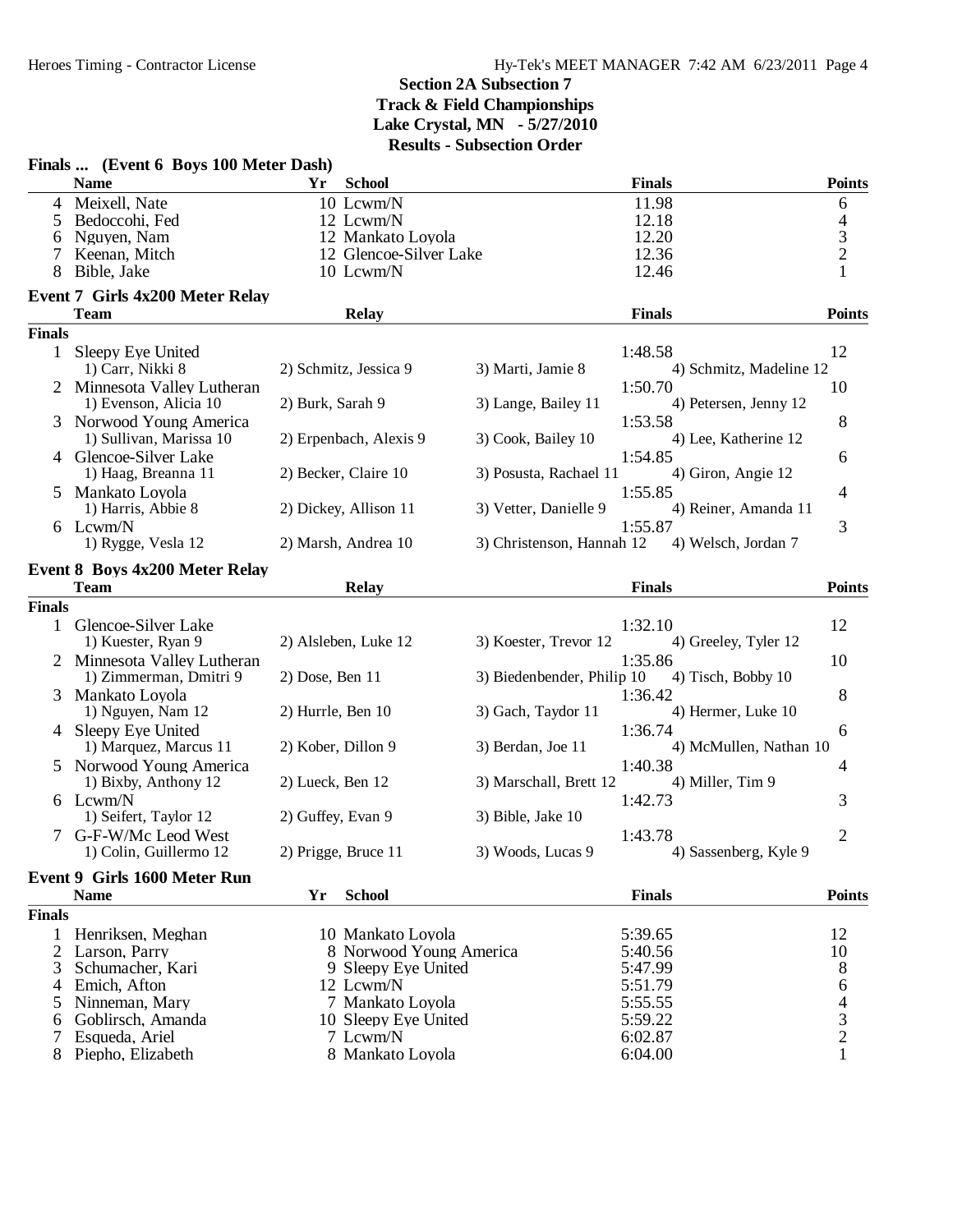| Yr<br><b>School</b><br><b>Finals</b><br><b>Points</b><br><b>Name</b><br>Roiger, Trisha<br>9<br>11 Sleepy Eye United<br>6:07.57<br>6:29.33<br>10<br>Mae VanDien, Anna<br>12 Norwood Young America<br>10 G-F-W/Mc Leod West<br>6:32.18<br>Weikle, Marlene<br>11<br>12<br>10 Glencoe-Silver Lake<br>7:05.35<br>Kruschke, Kaylee<br>7 Lcwm/N<br>13<br>Lee, Megan<br>7:16.09<br>10 Glencoe-Silver Lake<br>14<br>Hanson, Greta<br>7:17.39<br>Event 10 Boys 1600 Meter Run<br><b>School</b><br><b>Points</b><br><b>Name</b><br><b>Finals</b><br>Yr<br><b>Finals</b><br>10 Glencoe-Silver Lake<br>Burr, Jake<br>4:52.68<br>12<br>$\mathbf{1}$<br>2<br>10 Minnesota Valley Lutheran<br>4:54.28<br>10<br>Stelljes, Daniel<br>8<br>3<br>Oie, Jake<br>11 Glencoe-Silver Lake<br>4:55.28<br>6<br>12 G-F-W/Mc Leod West<br>4:57.70<br>Albrecht, James<br>4<br>$\begin{array}{c} 4 \\ 3 \\ 2 \\ 1 \end{array}$<br>Steffl, Justin<br>9 Minnesota Valley Lutheran<br>4:59.29<br>5<br>Nelson, Fletcher<br>12 Norwood Young America<br>5:02.26<br>6<br>7<br>Butler, Isaiah<br>11 Sleepy Eye United<br>5:12.35<br>8<br>Elmer, Wyatt<br>8 Mankato Loyola<br>5:19.16<br>9<br>Metcalf, Jalen<br>9 Glencoe-Silver Lake<br>5:24.46<br>9 Norwood Young America<br>Lamberton, Kyle<br>5:25.13<br>10<br>11<br>Gatton, Sam<br>9 G-F-W/Mc Leod West<br>5:34.19<br>12<br>Bruender, Josh<br>9 Mankato Loyola<br>5:37.17<br>13<br>Roiger, Brandon<br>9 Sleepy Eye United<br>5:45.65<br>Sassenberg, Kyle<br>9 G-F-W/Mc Leod West<br>5:46.38<br>14<br>15<br>Wischnack, Alex<br>7 Norwood Young America<br>5:50.15<br>16<br>Wurtzberger, Dylan<br>11 Sleepy Eye United<br>5:52.17<br>17<br>Besemer, Jordan<br>10 Minnesota Valley Lutheran<br>6:47.31<br>Event 11 Girls 4x100 Meter Relay<br><b>Points</b><br><b>Team</b><br><b>Relay</b><br><b>Finals</b><br><b>Finals</b><br>12<br>Sleepy Eye United<br>52.53<br>$\mathbf{1}$<br>2) Schmitz, Jessica 9<br>3) Marti, Jamie 8<br>4) Carr, Nikki 8<br>1) Schmitt, Courtney 9<br>2 Mankato Loyola<br>53.02<br>10<br>1) Dickey, Allison 11<br>2) Harris, Abbie 8<br>3) Stack, Gerae 12<br>4) Reiner, Amanda 11<br>8<br>3 Norwood Young America<br>53.85<br>2) Erpenbach, Alexis 9<br>3) Cook, Bailey 10<br>4) Lee, Katherine 12<br>1) Sullivan, Marissa 10<br>Glencoe-Silver Lake<br>54.77<br>6<br>4<br>3) Posusta, Rachael 11<br>1) Haag, Breanna 11<br>2) Beneke, Kelly 9<br>4) Giron, Angie 12<br>5<br>Lcwm/N<br>55.45<br>4<br>3) Christenson, Hannah 12<br>1) Rygge, Vesla 12<br>2) Welsch, Jordan 7<br>4) Marsh, Andrea 10<br>Minnesota Valley Lutheran<br>DQ<br>1) Evenson, Alicia 10<br>4) Petersen, Jenny 12<br>2) Burk, Sarah 9<br>3) Evers, Ashley 10<br><b>Event 12 Boys 4x100 Meter Relay</b><br><b>Finals</b><br><b>Points</b><br><b>Team</b><br><b>Relay</b><br><b>Finals</b><br>44.89<br>12<br>$\mathbf{1}$<br>Glencoe-Silver Lake<br>1) Kuester, Ryan 9<br>2) Alsleben, Luke 12<br>3) Keenan, Mitch 12<br>4) Mizuhata, Tony 10 | Finals  (Event 9 Girls 1600 Meter Run) |  |  |  |
|---------------------------------------------------------------------------------------------------------------------------------------------------------------------------------------------------------------------------------------------------------------------------------------------------------------------------------------------------------------------------------------------------------------------------------------------------------------------------------------------------------------------------------------------------------------------------------------------------------------------------------------------------------------------------------------------------------------------------------------------------------------------------------------------------------------------------------------------------------------------------------------------------------------------------------------------------------------------------------------------------------------------------------------------------------------------------------------------------------------------------------------------------------------------------------------------------------------------------------------------------------------------------------------------------------------------------------------------------------------------------------------------------------------------------------------------------------------------------------------------------------------------------------------------------------------------------------------------------------------------------------------------------------------------------------------------------------------------------------------------------------------------------------------------------------------------------------------------------------------------------------------------------------------------------------------------------------------------------------------------------------------------------------------------------------------------------------------------------------------------------------------------------------------------------------------------------------------------------------------------------------------------------------------------------------------------------------------------------------------------------------------------------------------------------------------------------------------------------------------------------------------------------------------------------------------------------------------------------------------------------------------------------------------------------------------------------------------------------------------------------------------------------------------------------------------------------------------------------------------------------------------------------------------------------------------------------------|----------------------------------------|--|--|--|
|                                                                                                                                                                                                                                                                                                                                                                                                                                                                                                                                                                                                                                                                                                                                                                                                                                                                                                                                                                                                                                                                                                                                                                                                                                                                                                                                                                                                                                                                                                                                                                                                                                                                                                                                                                                                                                                                                                                                                                                                                                                                                                                                                                                                                                                                                                                                                                                                                                                                                                                                                                                                                                                                                                                                                                                                                                                                                                                                                         |                                        |  |  |  |
|                                                                                                                                                                                                                                                                                                                                                                                                                                                                                                                                                                                                                                                                                                                                                                                                                                                                                                                                                                                                                                                                                                                                                                                                                                                                                                                                                                                                                                                                                                                                                                                                                                                                                                                                                                                                                                                                                                                                                                                                                                                                                                                                                                                                                                                                                                                                                                                                                                                                                                                                                                                                                                                                                                                                                                                                                                                                                                                                                         |                                        |  |  |  |
|                                                                                                                                                                                                                                                                                                                                                                                                                                                                                                                                                                                                                                                                                                                                                                                                                                                                                                                                                                                                                                                                                                                                                                                                                                                                                                                                                                                                                                                                                                                                                                                                                                                                                                                                                                                                                                                                                                                                                                                                                                                                                                                                                                                                                                                                                                                                                                                                                                                                                                                                                                                                                                                                                                                                                                                                                                                                                                                                                         |                                        |  |  |  |
|                                                                                                                                                                                                                                                                                                                                                                                                                                                                                                                                                                                                                                                                                                                                                                                                                                                                                                                                                                                                                                                                                                                                                                                                                                                                                                                                                                                                                                                                                                                                                                                                                                                                                                                                                                                                                                                                                                                                                                                                                                                                                                                                                                                                                                                                                                                                                                                                                                                                                                                                                                                                                                                                                                                                                                                                                                                                                                                                                         |                                        |  |  |  |
|                                                                                                                                                                                                                                                                                                                                                                                                                                                                                                                                                                                                                                                                                                                                                                                                                                                                                                                                                                                                                                                                                                                                                                                                                                                                                                                                                                                                                                                                                                                                                                                                                                                                                                                                                                                                                                                                                                                                                                                                                                                                                                                                                                                                                                                                                                                                                                                                                                                                                                                                                                                                                                                                                                                                                                                                                                                                                                                                                         |                                        |  |  |  |
|                                                                                                                                                                                                                                                                                                                                                                                                                                                                                                                                                                                                                                                                                                                                                                                                                                                                                                                                                                                                                                                                                                                                                                                                                                                                                                                                                                                                                                                                                                                                                                                                                                                                                                                                                                                                                                                                                                                                                                                                                                                                                                                                                                                                                                                                                                                                                                                                                                                                                                                                                                                                                                                                                                                                                                                                                                                                                                                                                         |                                        |  |  |  |
|                                                                                                                                                                                                                                                                                                                                                                                                                                                                                                                                                                                                                                                                                                                                                                                                                                                                                                                                                                                                                                                                                                                                                                                                                                                                                                                                                                                                                                                                                                                                                                                                                                                                                                                                                                                                                                                                                                                                                                                                                                                                                                                                                                                                                                                                                                                                                                                                                                                                                                                                                                                                                                                                                                                                                                                                                                                                                                                                                         |                                        |  |  |  |
|                                                                                                                                                                                                                                                                                                                                                                                                                                                                                                                                                                                                                                                                                                                                                                                                                                                                                                                                                                                                                                                                                                                                                                                                                                                                                                                                                                                                                                                                                                                                                                                                                                                                                                                                                                                                                                                                                                                                                                                                                                                                                                                                                                                                                                                                                                                                                                                                                                                                                                                                                                                                                                                                                                                                                                                                                                                                                                                                                         |                                        |  |  |  |
|                                                                                                                                                                                                                                                                                                                                                                                                                                                                                                                                                                                                                                                                                                                                                                                                                                                                                                                                                                                                                                                                                                                                                                                                                                                                                                                                                                                                                                                                                                                                                                                                                                                                                                                                                                                                                                                                                                                                                                                                                                                                                                                                                                                                                                                                                                                                                                                                                                                                                                                                                                                                                                                                                                                                                                                                                                                                                                                                                         |                                        |  |  |  |
|                                                                                                                                                                                                                                                                                                                                                                                                                                                                                                                                                                                                                                                                                                                                                                                                                                                                                                                                                                                                                                                                                                                                                                                                                                                                                                                                                                                                                                                                                                                                                                                                                                                                                                                                                                                                                                                                                                                                                                                                                                                                                                                                                                                                                                                                                                                                                                                                                                                                                                                                                                                                                                                                                                                                                                                                                                                                                                                                                         |                                        |  |  |  |
|                                                                                                                                                                                                                                                                                                                                                                                                                                                                                                                                                                                                                                                                                                                                                                                                                                                                                                                                                                                                                                                                                                                                                                                                                                                                                                                                                                                                                                                                                                                                                                                                                                                                                                                                                                                                                                                                                                                                                                                                                                                                                                                                                                                                                                                                                                                                                                                                                                                                                                                                                                                                                                                                                                                                                                                                                                                                                                                                                         |                                        |  |  |  |
|                                                                                                                                                                                                                                                                                                                                                                                                                                                                                                                                                                                                                                                                                                                                                                                                                                                                                                                                                                                                                                                                                                                                                                                                                                                                                                                                                                                                                                                                                                                                                                                                                                                                                                                                                                                                                                                                                                                                                                                                                                                                                                                                                                                                                                                                                                                                                                                                                                                                                                                                                                                                                                                                                                                                                                                                                                                                                                                                                         |                                        |  |  |  |
|                                                                                                                                                                                                                                                                                                                                                                                                                                                                                                                                                                                                                                                                                                                                                                                                                                                                                                                                                                                                                                                                                                                                                                                                                                                                                                                                                                                                                                                                                                                                                                                                                                                                                                                                                                                                                                                                                                                                                                                                                                                                                                                                                                                                                                                                                                                                                                                                                                                                                                                                                                                                                                                                                                                                                                                                                                                                                                                                                         |                                        |  |  |  |
|                                                                                                                                                                                                                                                                                                                                                                                                                                                                                                                                                                                                                                                                                                                                                                                                                                                                                                                                                                                                                                                                                                                                                                                                                                                                                                                                                                                                                                                                                                                                                                                                                                                                                                                                                                                                                                                                                                                                                                                                                                                                                                                                                                                                                                                                                                                                                                                                                                                                                                                                                                                                                                                                                                                                                                                                                                                                                                                                                         |                                        |  |  |  |
|                                                                                                                                                                                                                                                                                                                                                                                                                                                                                                                                                                                                                                                                                                                                                                                                                                                                                                                                                                                                                                                                                                                                                                                                                                                                                                                                                                                                                                                                                                                                                                                                                                                                                                                                                                                                                                                                                                                                                                                                                                                                                                                                                                                                                                                                                                                                                                                                                                                                                                                                                                                                                                                                                                                                                                                                                                                                                                                                                         |                                        |  |  |  |
|                                                                                                                                                                                                                                                                                                                                                                                                                                                                                                                                                                                                                                                                                                                                                                                                                                                                                                                                                                                                                                                                                                                                                                                                                                                                                                                                                                                                                                                                                                                                                                                                                                                                                                                                                                                                                                                                                                                                                                                                                                                                                                                                                                                                                                                                                                                                                                                                                                                                                                                                                                                                                                                                                                                                                                                                                                                                                                                                                         |                                        |  |  |  |
|                                                                                                                                                                                                                                                                                                                                                                                                                                                                                                                                                                                                                                                                                                                                                                                                                                                                                                                                                                                                                                                                                                                                                                                                                                                                                                                                                                                                                                                                                                                                                                                                                                                                                                                                                                                                                                                                                                                                                                                                                                                                                                                                                                                                                                                                                                                                                                                                                                                                                                                                                                                                                                                                                                                                                                                                                                                                                                                                                         |                                        |  |  |  |
|                                                                                                                                                                                                                                                                                                                                                                                                                                                                                                                                                                                                                                                                                                                                                                                                                                                                                                                                                                                                                                                                                                                                                                                                                                                                                                                                                                                                                                                                                                                                                                                                                                                                                                                                                                                                                                                                                                                                                                                                                                                                                                                                                                                                                                                                                                                                                                                                                                                                                                                                                                                                                                                                                                                                                                                                                                                                                                                                                         |                                        |  |  |  |
|                                                                                                                                                                                                                                                                                                                                                                                                                                                                                                                                                                                                                                                                                                                                                                                                                                                                                                                                                                                                                                                                                                                                                                                                                                                                                                                                                                                                                                                                                                                                                                                                                                                                                                                                                                                                                                                                                                                                                                                                                                                                                                                                                                                                                                                                                                                                                                                                                                                                                                                                                                                                                                                                                                                                                                                                                                                                                                                                                         |                                        |  |  |  |
|                                                                                                                                                                                                                                                                                                                                                                                                                                                                                                                                                                                                                                                                                                                                                                                                                                                                                                                                                                                                                                                                                                                                                                                                                                                                                                                                                                                                                                                                                                                                                                                                                                                                                                                                                                                                                                                                                                                                                                                                                                                                                                                                                                                                                                                                                                                                                                                                                                                                                                                                                                                                                                                                                                                                                                                                                                                                                                                                                         |                                        |  |  |  |
|                                                                                                                                                                                                                                                                                                                                                                                                                                                                                                                                                                                                                                                                                                                                                                                                                                                                                                                                                                                                                                                                                                                                                                                                                                                                                                                                                                                                                                                                                                                                                                                                                                                                                                                                                                                                                                                                                                                                                                                                                                                                                                                                                                                                                                                                                                                                                                                                                                                                                                                                                                                                                                                                                                                                                                                                                                                                                                                                                         |                                        |  |  |  |
|                                                                                                                                                                                                                                                                                                                                                                                                                                                                                                                                                                                                                                                                                                                                                                                                                                                                                                                                                                                                                                                                                                                                                                                                                                                                                                                                                                                                                                                                                                                                                                                                                                                                                                                                                                                                                                                                                                                                                                                                                                                                                                                                                                                                                                                                                                                                                                                                                                                                                                                                                                                                                                                                                                                                                                                                                                                                                                                                                         |                                        |  |  |  |
|                                                                                                                                                                                                                                                                                                                                                                                                                                                                                                                                                                                                                                                                                                                                                                                                                                                                                                                                                                                                                                                                                                                                                                                                                                                                                                                                                                                                                                                                                                                                                                                                                                                                                                                                                                                                                                                                                                                                                                                                                                                                                                                                                                                                                                                                                                                                                                                                                                                                                                                                                                                                                                                                                                                                                                                                                                                                                                                                                         |                                        |  |  |  |
|                                                                                                                                                                                                                                                                                                                                                                                                                                                                                                                                                                                                                                                                                                                                                                                                                                                                                                                                                                                                                                                                                                                                                                                                                                                                                                                                                                                                                                                                                                                                                                                                                                                                                                                                                                                                                                                                                                                                                                                                                                                                                                                                                                                                                                                                                                                                                                                                                                                                                                                                                                                                                                                                                                                                                                                                                                                                                                                                                         |                                        |  |  |  |
|                                                                                                                                                                                                                                                                                                                                                                                                                                                                                                                                                                                                                                                                                                                                                                                                                                                                                                                                                                                                                                                                                                                                                                                                                                                                                                                                                                                                                                                                                                                                                                                                                                                                                                                                                                                                                                                                                                                                                                                                                                                                                                                                                                                                                                                                                                                                                                                                                                                                                                                                                                                                                                                                                                                                                                                                                                                                                                                                                         |                                        |  |  |  |
|                                                                                                                                                                                                                                                                                                                                                                                                                                                                                                                                                                                                                                                                                                                                                                                                                                                                                                                                                                                                                                                                                                                                                                                                                                                                                                                                                                                                                                                                                                                                                                                                                                                                                                                                                                                                                                                                                                                                                                                                                                                                                                                                                                                                                                                                                                                                                                                                                                                                                                                                                                                                                                                                                                                                                                                                                                                                                                                                                         |                                        |  |  |  |
|                                                                                                                                                                                                                                                                                                                                                                                                                                                                                                                                                                                                                                                                                                                                                                                                                                                                                                                                                                                                                                                                                                                                                                                                                                                                                                                                                                                                                                                                                                                                                                                                                                                                                                                                                                                                                                                                                                                                                                                                                                                                                                                                                                                                                                                                                                                                                                                                                                                                                                                                                                                                                                                                                                                                                                                                                                                                                                                                                         |                                        |  |  |  |
|                                                                                                                                                                                                                                                                                                                                                                                                                                                                                                                                                                                                                                                                                                                                                                                                                                                                                                                                                                                                                                                                                                                                                                                                                                                                                                                                                                                                                                                                                                                                                                                                                                                                                                                                                                                                                                                                                                                                                                                                                                                                                                                                                                                                                                                                                                                                                                                                                                                                                                                                                                                                                                                                                                                                                                                                                                                                                                                                                         |                                        |  |  |  |
|                                                                                                                                                                                                                                                                                                                                                                                                                                                                                                                                                                                                                                                                                                                                                                                                                                                                                                                                                                                                                                                                                                                                                                                                                                                                                                                                                                                                                                                                                                                                                                                                                                                                                                                                                                                                                                                                                                                                                                                                                                                                                                                                                                                                                                                                                                                                                                                                                                                                                                                                                                                                                                                                                                                                                                                                                                                                                                                                                         |                                        |  |  |  |
|                                                                                                                                                                                                                                                                                                                                                                                                                                                                                                                                                                                                                                                                                                                                                                                                                                                                                                                                                                                                                                                                                                                                                                                                                                                                                                                                                                                                                                                                                                                                                                                                                                                                                                                                                                                                                                                                                                                                                                                                                                                                                                                                                                                                                                                                                                                                                                                                                                                                                                                                                                                                                                                                                                                                                                                                                                                                                                                                                         |                                        |  |  |  |
|                                                                                                                                                                                                                                                                                                                                                                                                                                                                                                                                                                                                                                                                                                                                                                                                                                                                                                                                                                                                                                                                                                                                                                                                                                                                                                                                                                                                                                                                                                                                                                                                                                                                                                                                                                                                                                                                                                                                                                                                                                                                                                                                                                                                                                                                                                                                                                                                                                                                                                                                                                                                                                                                                                                                                                                                                                                                                                                                                         |                                        |  |  |  |
|                                                                                                                                                                                                                                                                                                                                                                                                                                                                                                                                                                                                                                                                                                                                                                                                                                                                                                                                                                                                                                                                                                                                                                                                                                                                                                                                                                                                                                                                                                                                                                                                                                                                                                                                                                                                                                                                                                                                                                                                                                                                                                                                                                                                                                                                                                                                                                                                                                                                                                                                                                                                                                                                                                                                                                                                                                                                                                                                                         |                                        |  |  |  |
|                                                                                                                                                                                                                                                                                                                                                                                                                                                                                                                                                                                                                                                                                                                                                                                                                                                                                                                                                                                                                                                                                                                                                                                                                                                                                                                                                                                                                                                                                                                                                                                                                                                                                                                                                                                                                                                                                                                                                                                                                                                                                                                                                                                                                                                                                                                                                                                                                                                                                                                                                                                                                                                                                                                                                                                                                                                                                                                                                         |                                        |  |  |  |
|                                                                                                                                                                                                                                                                                                                                                                                                                                                                                                                                                                                                                                                                                                                                                                                                                                                                                                                                                                                                                                                                                                                                                                                                                                                                                                                                                                                                                                                                                                                                                                                                                                                                                                                                                                                                                                                                                                                                                                                                                                                                                                                                                                                                                                                                                                                                                                                                                                                                                                                                                                                                                                                                                                                                                                                                                                                                                                                                                         |                                        |  |  |  |
|                                                                                                                                                                                                                                                                                                                                                                                                                                                                                                                                                                                                                                                                                                                                                                                                                                                                                                                                                                                                                                                                                                                                                                                                                                                                                                                                                                                                                                                                                                                                                                                                                                                                                                                                                                                                                                                                                                                                                                                                                                                                                                                                                                                                                                                                                                                                                                                                                                                                                                                                                                                                                                                                                                                                                                                                                                                                                                                                                         |                                        |  |  |  |
|                                                                                                                                                                                                                                                                                                                                                                                                                                                                                                                                                                                                                                                                                                                                                                                                                                                                                                                                                                                                                                                                                                                                                                                                                                                                                                                                                                                                                                                                                                                                                                                                                                                                                                                                                                                                                                                                                                                                                                                                                                                                                                                                                                                                                                                                                                                                                                                                                                                                                                                                                                                                                                                                                                                                                                                                                                                                                                                                                         |                                        |  |  |  |
|                                                                                                                                                                                                                                                                                                                                                                                                                                                                                                                                                                                                                                                                                                                                                                                                                                                                                                                                                                                                                                                                                                                                                                                                                                                                                                                                                                                                                                                                                                                                                                                                                                                                                                                                                                                                                                                                                                                                                                                                                                                                                                                                                                                                                                                                                                                                                                                                                                                                                                                                                                                                                                                                                                                                                                                                                                                                                                                                                         |                                        |  |  |  |
|                                                                                                                                                                                                                                                                                                                                                                                                                                                                                                                                                                                                                                                                                                                                                                                                                                                                                                                                                                                                                                                                                                                                                                                                                                                                                                                                                                                                                                                                                                                                                                                                                                                                                                                                                                                                                                                                                                                                                                                                                                                                                                                                                                                                                                                                                                                                                                                                                                                                                                                                                                                                                                                                                                                                                                                                                                                                                                                                                         |                                        |  |  |  |
|                                                                                                                                                                                                                                                                                                                                                                                                                                                                                                                                                                                                                                                                                                                                                                                                                                                                                                                                                                                                                                                                                                                                                                                                                                                                                                                                                                                                                                                                                                                                                                                                                                                                                                                                                                                                                                                                                                                                                                                                                                                                                                                                                                                                                                                                                                                                                                                                                                                                                                                                                                                                                                                                                                                                                                                                                                                                                                                                                         |                                        |  |  |  |
|                                                                                                                                                                                                                                                                                                                                                                                                                                                                                                                                                                                                                                                                                                                                                                                                                                                                                                                                                                                                                                                                                                                                                                                                                                                                                                                                                                                                                                                                                                                                                                                                                                                                                                                                                                                                                                                                                                                                                                                                                                                                                                                                                                                                                                                                                                                                                                                                                                                                                                                                                                                                                                                                                                                                                                                                                                                                                                                                                         |                                        |  |  |  |
|                                                                                                                                                                                                                                                                                                                                                                                                                                                                                                                                                                                                                                                                                                                                                                                                                                                                                                                                                                                                                                                                                                                                                                                                                                                                                                                                                                                                                                                                                                                                                                                                                                                                                                                                                                                                                                                                                                                                                                                                                                                                                                                                                                                                                                                                                                                                                                                                                                                                                                                                                                                                                                                                                                                                                                                                                                                                                                                                                         |                                        |  |  |  |
|                                                                                                                                                                                                                                                                                                                                                                                                                                                                                                                                                                                                                                                                                                                                                                                                                                                                                                                                                                                                                                                                                                                                                                                                                                                                                                                                                                                                                                                                                                                                                                                                                                                                                                                                                                                                                                                                                                                                                                                                                                                                                                                                                                                                                                                                                                                                                                                                                                                                                                                                                                                                                                                                                                                                                                                                                                                                                                                                                         |                                        |  |  |  |
|                                                                                                                                                                                                                                                                                                                                                                                                                                                                                                                                                                                                                                                                                                                                                                                                                                                                                                                                                                                                                                                                                                                                                                                                                                                                                                                                                                                                                                                                                                                                                                                                                                                                                                                                                                                                                                                                                                                                                                                                                                                                                                                                                                                                                                                                                                                                                                                                                                                                                                                                                                                                                                                                                                                                                                                                                                                                                                                                                         |                                        |  |  |  |
|                                                                                                                                                                                                                                                                                                                                                                                                                                                                                                                                                                                                                                                                                                                                                                                                                                                                                                                                                                                                                                                                                                                                                                                                                                                                                                                                                                                                                                                                                                                                                                                                                                                                                                                                                                                                                                                                                                                                                                                                                                                                                                                                                                                                                                                                                                                                                                                                                                                                                                                                                                                                                                                                                                                                                                                                                                                                                                                                                         |                                        |  |  |  |
|                                                                                                                                                                                                                                                                                                                                                                                                                                                                                                                                                                                                                                                                                                                                                                                                                                                                                                                                                                                                                                                                                                                                                                                                                                                                                                                                                                                                                                                                                                                                                                                                                                                                                                                                                                                                                                                                                                                                                                                                                                                                                                                                                                                                                                                                                                                                                                                                                                                                                                                                                                                                                                                                                                                                                                                                                                                                                                                                                         |                                        |  |  |  |
|                                                                                                                                                                                                                                                                                                                                                                                                                                                                                                                                                                                                                                                                                                                                                                                                                                                                                                                                                                                                                                                                                                                                                                                                                                                                                                                                                                                                                                                                                                                                                                                                                                                                                                                                                                                                                                                                                                                                                                                                                                                                                                                                                                                                                                                                                                                                                                                                                                                                                                                                                                                                                                                                                                                                                                                                                                                                                                                                                         |                                        |  |  |  |
|                                                                                                                                                                                                                                                                                                                                                                                                                                                                                                                                                                                                                                                                                                                                                                                                                                                                                                                                                                                                                                                                                                                                                                                                                                                                                                                                                                                                                                                                                                                                                                                                                                                                                                                                                                                                                                                                                                                                                                                                                                                                                                                                                                                                                                                                                                                                                                                                                                                                                                                                                                                                                                                                                                                                                                                                                                                                                                                                                         |                                        |  |  |  |
|                                                                                                                                                                                                                                                                                                                                                                                                                                                                                                                                                                                                                                                                                                                                                                                                                                                                                                                                                                                                                                                                                                                                                                                                                                                                                                                                                                                                                                                                                                                                                                                                                                                                                                                                                                                                                                                                                                                                                                                                                                                                                                                                                                                                                                                                                                                                                                                                                                                                                                                                                                                                                                                                                                                                                                                                                                                                                                                                                         |                                        |  |  |  |
|                                                                                                                                                                                                                                                                                                                                                                                                                                                                                                                                                                                                                                                                                                                                                                                                                                                                                                                                                                                                                                                                                                                                                                                                                                                                                                                                                                                                                                                                                                                                                                                                                                                                                                                                                                                                                                                                                                                                                                                                                                                                                                                                                                                                                                                                                                                                                                                                                                                                                                                                                                                                                                                                                                                                                                                                                                                                                                                                                         |                                        |  |  |  |
|                                                                                                                                                                                                                                                                                                                                                                                                                                                                                                                                                                                                                                                                                                                                                                                                                                                                                                                                                                                                                                                                                                                                                                                                                                                                                                                                                                                                                                                                                                                                                                                                                                                                                                                                                                                                                                                                                                                                                                                                                                                                                                                                                                                                                                                                                                                                                                                                                                                                                                                                                                                                                                                                                                                                                                                                                                                                                                                                                         |                                        |  |  |  |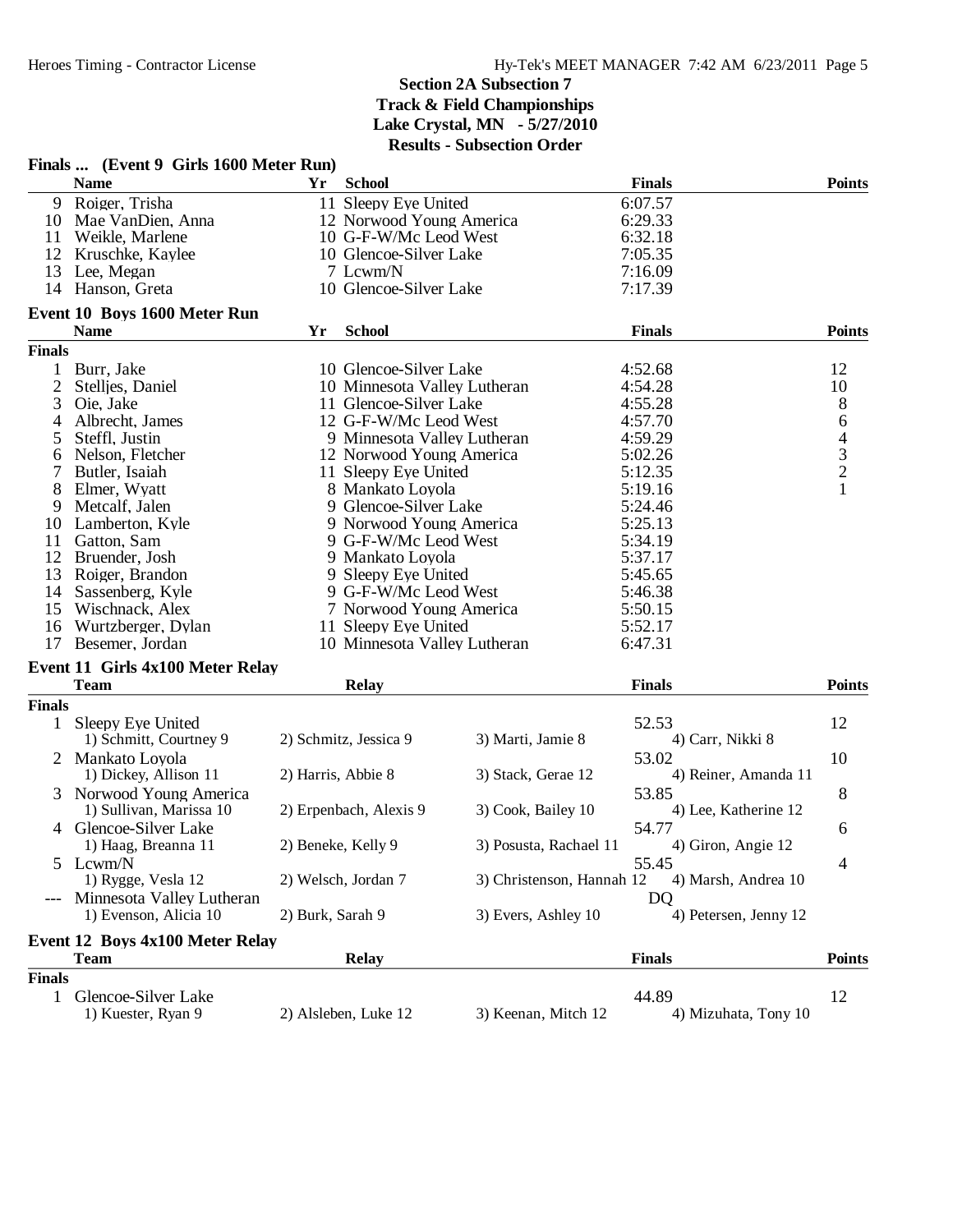#### **Finals ... (Event 12 Boys 4x100 Meter Relay)**

|               | <b>Team</b>                         |                              | <b>Relay</b>                                       |                        | <b>Finals</b>  |                                                   | <b>Points</b>                              |
|---------------|-------------------------------------|------------------------------|----------------------------------------------------|------------------------|----------------|---------------------------------------------------|--------------------------------------------|
| 2             | Minnesota Valley Lutheran           |                              |                                                    |                        | 45.10          |                                                   | 10                                         |
|               | 1) Bergemann, Kyle 12               |                              | 2) Evers, Christian 12                             | 3) Brown, Cole 11      |                | 4) Tessmer, Matt 9                                |                                            |
| 3             | Mankato Loyola                      |                              |                                                    |                        | 47.36          |                                                   | 8                                          |
|               | 1) Nguyen, Nam 12                   | 2) Buley, Riley 11           |                                                    | 3) Hurrle, Ben 10      |                | 4) Ek, Casey 10                                   |                                            |
|               | Sleepy Eye United                   |                              |                                                    |                        | 47.44          |                                                   | 6                                          |
|               | 1) Sprenger, Michael 10             | 2) Kober, Dillon 9           |                                                    | 3) Berdan, Joe 11      |                | 4) McMullen, Nathan 10                            |                                            |
|               | Norwood Young America               |                              |                                                    |                        | 47.69          |                                                   | 4                                          |
|               | 1) Bixby, Anthony 12                | 2) Lueck, Ben 12             |                                                    | 3) Marschall, Brett 12 |                | 4) Miller, Tim 9                                  |                                            |
|               | 6 Lcwm/N                            |                              |                                                    |                        | 48.91          |                                                   | 3                                          |
|               | 1) Guffey, Evan 9                   | 2) Bible, Jake 10            |                                                    | 3) Seifert, Taylor 12  |                |                                                   |                                            |
| 7             | G-F-W/Mc Leod West                  |                              |                                                    |                        | 54.50          |                                                   | $\overline{2}$                             |
|               | 1) Weikle, Thomas 7                 | 2) Rider, Jesse 8            |                                                    | 3) Woods, Lucas 9      |                | 4) Schmidt, Tristan 7                             |                                            |
|               | Event 13 Girls 400 Meter Dash       |                              |                                                    |                        |                |                                                   |                                            |
|               | <b>Name</b>                         | Yr                           | <b>School</b>                                      |                        | <b>Finals</b>  | H#                                                | <b>Points</b>                              |
| <b>Finals</b> |                                     |                              |                                                    |                        |                |                                                   |                                            |
| 1             | Roelofs, Tara                       |                              | 10 Lcwm/N                                          |                        | 59.34          |                                                   | 12                                         |
| 2             | Koepp, Steph                        |                              | 11 Glencoe-Silver Lake                             |                        | 60.24          | $\frac{2}{2}$                                     | 10                                         |
| 3             | Swenson, Kasslin                    |                              | 11 Lcwm/N                                          |                        | 62.68          |                                                   | 8                                          |
| 4             | Banken, Samantha                    |                              | 8 Sleepy Eye United                                |                        | 66.53          |                                                   | 6                                          |
| 5             | Palmer, Steph                       |                              | 7 G-F-W/Mc Leod West                               |                        | 66.75          |                                                   |                                            |
| 6             | Apitz, Kaitlin                      | 11 Minnesota Valley Lutheran |                                                    | 67.73                  |                |                                                   |                                            |
| 7             | Giron, Angie                        |                              | 12 Glencoe-Silver Lake                             |                        | 69.52          | $\begin{array}{c}\n2 \\ 2 \\ 2 \\ 2\n\end{array}$ | $\begin{array}{c} 4 \\ 3 \\ 2 \end{array}$ |
| 8             | Buesgens, Katelyn                   |                              | 11 Norwood Young America                           |                        | 69.78          | 1                                                 | $\mathbf{1}$                               |
| 9             | Muske, Maria                        |                              | 7 G-F-W/Mc Leod West                               |                        | 69.98          | 1                                                 |                                            |
| 10            | Flood, Jennifer                     |                              | 11 Mankato Loyola                                  |                        | 70.24          | 1                                                 |                                            |
| 11            | Crooker, Erica                      |                              | 10 Sleepy Eye United                               |                        | 70.93          |                                                   |                                            |
| 12            | Sellner, Katie                      |                              | 9 Sleepy Eye United                                |                        | 73.45          |                                                   |                                            |
|               | Braunwarth, Mandy                   |                              | 11 Norwood Young America                           |                        | <b>DQ</b>      | 1                                                 |                                            |
| $---$         | Adams, Quinn                        |                              | 11 Mankato Loyola                                  |                        | <b>DQ</b>      | 1                                                 |                                            |
|               | <b>Event 14 Boys 400 Meter Dash</b> |                              |                                                    |                        |                |                                                   |                                            |
|               | <b>Name</b>                         | Yr                           | <b>School</b>                                      |                        | <b>Finals</b>  | H#                                                | <b>Points</b>                              |
| <b>Finals</b> |                                     |                              |                                                    |                        |                |                                                   |                                            |
| 1             | Rogotzke, Jay                       |                              | 12 G-F-W/Mc Leod West                              |                        | 51.26          | 3                                                 | 12                                         |
| 2             | Murphy, Sean                        |                              | 10 Lcwm/N                                          |                        | 52.89          | 3                                                 | 10                                         |
| 3             | Greeley, Tyler                      |                              | 12 Glencoe-Silver Lake                             |                        | 52.91          | 3                                                 | 8                                          |
| 4             | Ober, Greg                          |                              | 9 Glencoe-Silver Lake                              |                        | 54.56          | 3                                                 | 6                                          |
| 5             | Thom, Adam                          |                              | 12 Glencoe-Silver Lake                             |                        | 56.15          | 3                                                 | $\overline{\mathcal{A}}$                   |
| 6             |                                     |                              | 10 Lcwm/N                                          |                        | 56.86          | $\overline{2}$                                    | 2.50                                       |
|               | Brocker, Corbin<br>Stoll, Edward    |                              | 11 G-F-W/Mc Leod West                              |                        | 56.86          |                                                   | 2.50                                       |
| 6<br>8        | Goebel, Ben                         |                              | 12 Mankato Loyola                                  |                        | 58.28          | 3<br>3                                            | 1                                          |
|               | Trebesch, Kollin                    |                              |                                                    |                        | 59.31          |                                                   |                                            |
| 9<br>10       |                                     |                              | 9 Sleepy Eye United<br>9 Minnesota Valley Lutheran |                        | 60.15          | $\frac{2}{3}$<br>$\frac{3}{2}$<br>$\frac{2}{2}$   |                                            |
| 11            | Zimmerman, Dmitri<br>Prigge, Bruce  |                              | 11 G-F-W/Mc Leod West                              |                        | 60.15          |                                                   |                                            |
| 12            |                                     |                              |                                                    |                        |                |                                                   |                                            |
| 13            | Neubarth, Adam                      |                              | 10 Norwood Young America                           |                        | 61.13          |                                                   |                                            |
| 14            | Wait, Taylor<br>Braun, Isaac        |                              | 9 Sleepy Eye United<br>9 Sleepy Eye United         |                        | 61.47<br>64.72 |                                                   |                                            |
|               |                                     |                              |                                                    |                        | 66.27          |                                                   |                                            |
| 15            | Washington, Kris                    |                              | 9 Mankato Loyola                                   |                        |                | $\mathbf{1}$                                      |                                            |
|               | 16 Friedley, Nate                   |                              | 11 Mankato Loyola                                  |                        | 66.68          | $\mathbf{1}$                                      |                                            |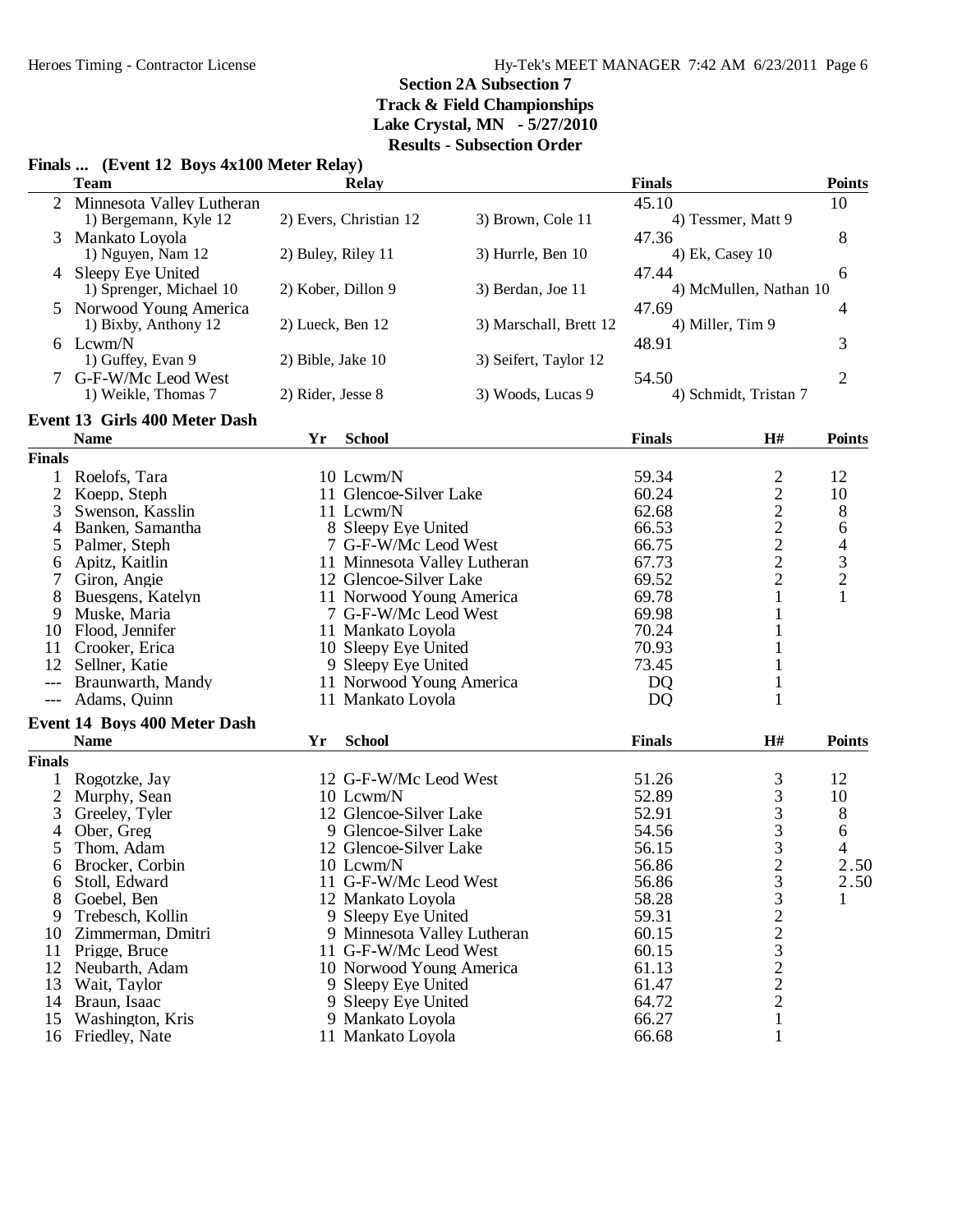|                                          | Finals  (Event 14 Boys 400 Meter Dash)  |    |                              |               |                                            |                          |
|------------------------------------------|-----------------------------------------|----|------------------------------|---------------|--------------------------------------------|--------------------------|
|                                          | <b>Name</b>                             | Yr | <b>School</b>                | <b>Finals</b> | H#                                         | <b>Points</b>            |
|                                          | 17 Stuewe, Dan                          |    | 10 Norwood Young America     | 70.02         | $\mathbf{1}$                               |                          |
|                                          | 18 Plath, Ryan                          |    | 9 Minnesota Valley Lutheran  | 76.81         | $\mathbf{1}$                               |                          |
|                                          | --- Ordway, Nathan                      |    | 9 Norwood Young America      | DQ            | $\overline{2}$                             |                          |
|                                          | <b>Event 15 Girls 300 Meter Hurdles</b> |    |                              |               |                                            |                          |
|                                          | <b>Name</b>                             | Yr | <b>School</b>                | <b>Finals</b> | H#                                         | <b>Points</b>            |
| <b>Finals</b>                            |                                         |    |                              |               |                                            |                          |
|                                          | Evers, Ashley                           |    | 10 Minnesota Valley Lutheran | 48.39         | $\frac{2}{2}$                              | 12                       |
| 2                                        | Lange, Bailey                           |    | 11 Minnesota Valley Lutheran | 49.41         |                                            | 10                       |
| 3                                        | Krumbach, Claire                        |    | 8 Sleepy Eye United          | 50.16         | $\begin{array}{c} 2 \\ 2 \\ 2 \end{array}$ | 8                        |
| 4                                        | Sorensen, Melissa                       |    | 10 Lcwm/N                    | 50.39         |                                            | 6                        |
| 5                                        | Stack, Gerae                            |    | 12 Mankato Loyola            | 51.44         |                                            | $\overline{4}$           |
| 6                                        | Swanson, Tiffany                        |    | 12 Norwood Young America     | 51.49         |                                            |                          |
| 7                                        | Tagatz, Sarah                           |    | 8 Lcwm/N                     | 53.01         | $\mathbf{1}$                               | $\frac{3}{2}$            |
| 8                                        | Ober, Clarissa                          |    | 9 Glencoe-Silver Lake        | 53.39         | $\overline{c}$                             | $\mathbf{1}$             |
| 9                                        | Portner, Sabrina                        |    | 7 Sleepy Eye United          | 53.56         | $\mathbf{1}$                               |                          |
| 10                                       | Larson, Molly                           |    | 10 Norwood Young America     | 54.81         | 1                                          |                          |
| 11                                       | Mathews, Katie                          |    | 10 Glencoe-Silver Lake       | 55.81         | 1                                          |                          |
| 12                                       | Kunkel, Tina                            |    | 10 Glencoe-Silver Lake       | 59.73         | 1                                          |                          |
| 13                                       | Vetch, Maggie                           |    | 7 Lcwm/N                     | 62.85         | $\mathbf{1}$                               |                          |
| $\qquad \qquad -1$                       | Busch, Jessica                          |    | 10 Sleepy Eye United         | DQ            | $\overline{2}$                             |                          |
|                                          |                                         |    |                              |               |                                            |                          |
|                                          | <b>Event 16 Boys 300 Meter Hurdles</b>  |    |                              |               |                                            |                          |
|                                          | <b>Name</b>                             | Yr | <b>School</b>                | <b>Finals</b> | H#                                         | <b>Points</b>            |
| <b>Finals</b>                            |                                         |    |                              |               |                                            |                          |
|                                          | 1 Koester, Trevor                       |    | 12 Glencoe-Silver Lake       | 39.30         | $\overline{c}$                             | 12                       |
| $\overline{2}$                           | Boyda, Josh                             |    | 12 G-F-W/Mc Leod West        | 43.33         |                                            | 10                       |
| 3                                        | Marquez, Marcus                         |    | 11 Sleepy Eye United         | 44.00         | $2222$<br>$222$                            | 8                        |
| 4                                        | Bindig, Brad                            |    | 11 Lcwm/N                    | 44.34         |                                            | 6                        |
| 5                                        | Sprenger, Michael                       |    | 10 Sleepy Eye United         | 44.99         |                                            | $\overline{\mathcal{A}}$ |
| 6                                        | Dose, Ben                               |    | 11 Minnesota Valley Lutheran | 45.65         |                                            |                          |
| 7                                        | Meixell, Nate                           |    | 10 Lcwm/N                    | 47.04         |                                            | $\frac{3}{2}$            |
| 8                                        | Ek, Casey                               |    | 10 Mankato Loyola            | 47.69         | $\mathbf{1}$                               | $\mathbf{1}$             |
| 9                                        | Dose, Sam                               |    | 9 Minnesota Valley Lutheran  | 49.88         | 1                                          |                          |
|                                          | 10 Biedenbender, Philip                 |    | 10 Minnesota Valley Lutheran | 50.39         | $\mathbf{1}$                               |                          |
| 11                                       | Fairchild, Frank                        |    | 9 G-F-W/Mc Leod West         | 51.59         | $\mathbf{1}$                               |                          |
| 12                                       | Schmidt, Tristan                        |    | 7 G-F-W/Mc Leod West         | 51.76         | $\mathbf{1}$                               |                          |
| $\hspace{0.05cm} \ldots \hspace{0.05cm}$ | Hurrle, Ben                             |    | 10 Mankato Loyola            | DQ            | $\overline{2}$                             |                          |
|                                          | Event 17 Girls 800 Meter Run            |    |                              |               |                                            |                          |
|                                          | <b>Name</b>                             | Yr | <b>School</b>                | <b>Finals</b> | H#                                         | <b>Points</b>            |
| <b>Finals</b>                            |                                         |    |                              |               |                                            |                          |
| 1                                        | Giefer, Julia                           |    | 9 Lcwm/N                     | 2:29.90       | $\overline{c}$                             | 12                       |
| $\overline{2}$                           | Vetter, Rachel                          |    | 12 Mankato Loyola            | 2:32.06       |                                            | 10                       |
| 3                                        | Sorensen, Kelsey                        |    | 8 Lcwm/N                     | 2:34.01       | $\frac{2}{2}$                              |                          |
|                                          |                                         |    | 9 Glencoe-Silver Lake        | 2:35.66       |                                            | 8                        |
| 4                                        | Haag, Jenna                             |    | 10 Sleepy Eye United         | 2:37.73       | $\frac{2}{2}$                              | 6                        |
| 5                                        | Schwartz, Natalie                       |    |                              |               |                                            | 4                        |
| 6                                        | Ninneman, Mary                          |    | 7 Mankato Loyola             | 2:40.54       | $\mathbf{1}$                               | 3                        |
| 7                                        | Cselovszki, Cassie                      |    | 11 Sleepy Eye United         | 2:40.56       | $\mathbf{2}$                               | $\overline{2}$           |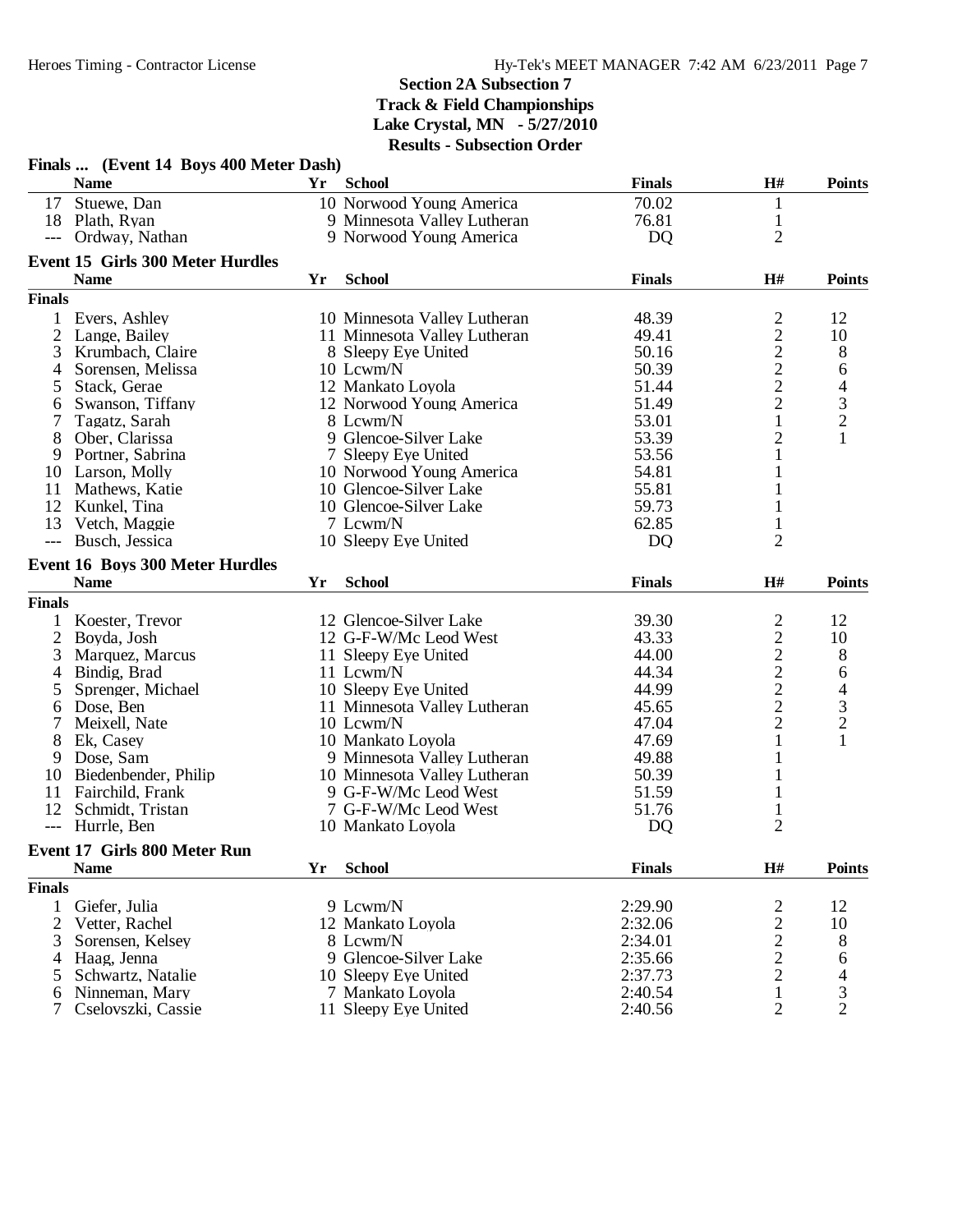|                | Finals  (Event 17 Girls 800 Meter Run) |    |                              |                |                         |                |
|----------------|----------------------------------------|----|------------------------------|----------------|-------------------------|----------------|
|                | <b>Name</b>                            | Yr | <b>School</b>                | <b>Finals</b>  | H#                      | <b>Points</b>  |
|                | 8 Lee, Katherine                       |    | 12 Norwood Young America     | 2:43.17        | 2                       | 1              |
| 9              | Ibberson, Anna                         |    | 10 Sleepy Eye United         | 2:47.96        | $\overline{c}$          |                |
| 10             | Geier, Molly                           |    | 11 Glencoe-Silver Lake       | 2:51.04        | 1                       |                |
| 11             | Meyer, Triah                           |    | 10 Minnesota Valley Lutheran | 2:52.99        | $\mathbf{1}$            |                |
| 12             | Mae VanDien, Anna                      |    | 12 Norwood Young America     | 2:53.59        | 1                       |                |
| 13             | Shult, Meghan                          |    | 12 Minnesota Valley Lutheran | 3:00.63        | 1                       |                |
|                | 14 Grewe, Miranda                      |    | 11 G-F-W/Mc Leod West        | 3:05.95        | 1                       |                |
| 15             | Briese, Cheyenne                       |    | 11 G-F-W/Mc Leod West        | 3:10.61        | 1                       |                |
| 16             | Mallak, Melissa                        |    | 10 Glencoe-Silver Lake       | 3:19.87        |                         |                |
| $---$          | Balge, Lydia                           |    | 11 Minnesota Valley Lutheran | DQ             | 1                       |                |
|                | <b>Event 18 Boys 800 Meter Run</b>     |    |                              |                |                         |                |
|                | <b>Name</b>                            | Yr | <b>School</b>                | <b>Finals</b>  | H#                      | <b>Points</b>  |
| <b>Finals</b>  |                                        |    |                              |                |                         |                |
| 1              | Schafer, Tanner                        |    | 10 Glencoe-Silver Lake       | 2:08.27        | $\overline{2}$          | 12             |
| $\overline{2}$ | Lagergren, Chris                       |    | 10 Norwood Young America     | 2:10.11        | $\overline{c}$          | 10             |
| 3              | Fitterer, Dan                          |    | 12 Mankato Loyola            | 2:10.44        | $\frac{2}{2}$           | 8              |
| 4              | Jenkins, Dylan                         |    | 10 Glencoe-Silver Lake       | 2:11.81        |                         | 6              |
| 5              | Yockey, Marcus                         |    | 10 Mankato Loyola            | 2:13.13        | $\overline{2}$          | 4              |
| 6              | Eberhard, Kyle                         |    | 11 Glencoe-Silver Lake       | 2:13.78        | $\overline{c}$          | $\mathfrak{Z}$ |
| 7              | Briones, Jesus                         |    | 11 Sleepy Eye United         | 2:16.17        | $\mathbf{1}$            | $\overline{c}$ |
| 8              | Stellies, Daniel                       |    | 10 Minnesota Valley Lutheran | 2:17.74        | $\mathbf{1}$            | $\mathbf{1}$   |
| 9              | Albrecht, James                        |    | 12 G-F-W/Mc Leod West        | 2:17.88        | $\overline{\mathbf{c}}$ |                |
| 10             | Bussler, Jack                          |    | 7 G-F-W/Mc Leod West         | 2:21.06        | $\mathbf{1}$            |                |
| 11             | Levandowski, Chris                     |    | 10 Mankato Loyola            | 2:22.98        | $\mathbf{1}$            |                |
| 12             | Lamberton, Kyle                        |    | 9 Norwood Young America      | 2:27.53        | $\mathbf{1}$            |                |
| 13             | Taralseth, Kevin                       |    | 9 G-F-W/Mc Leod West         | 2:31.38        | $\overline{c}$          |                |
|                | 14 Hoosline, Tim                       |    | 9 Lcwm/N                     | 2:34.72        | $\mathbf{1}$            |                |
| 15             | Knepprath, Brian                       |    | 10 Minnesota Valley Lutheran | 2:38.18        | 1                       |                |
| 16             | Scharlemann, Zachary                   |    | 9 Minnesota Valley Lutheran  | 2:39.18        |                         |                |
| $---$          | Wurtzberger, Dylan                     |    | 11 Sleepy Eye United         | DQ             | 1                       |                |
|                | Event 19 Girls 200 Meter Dash          |    |                              |                |                         |                |
|                | <b>Name</b>                            | Yr | <b>School</b>                | <b>Prelims</b> | H#                      |                |
|                | <b>Preliminaries</b>                   |    |                              |                |                         |                |
|                | Marti, Jamie                           |    | 8 Sleepy Eye United          | 27.97 Q        | 3                       |                |
| $\overline{2}$ | Swenson, Kasslin                       |    | 11 Lcwm/N                    | 28.86 Q        | $\mathbf{1}$            |                |
| 3              | Schmitz, Madeline                      |    | 12 Sleepy Eye United         | 29.47 Q        | $rac{2}{3}$             |                |
| 4              | Schmitz, Jessica                       |    | 9 Sleepy Eye United          | 28.84 Q        |                         |                |
| C              | Erpenbach, Alexis                      |    | 9 Norwood Young America      | 28.87 Q        | $\mathbf{I}$            |                |
| 6              | Jackowell, Kendra                      |    | 9 Lcwm/N                     | 30.07 Q        | $\overline{c}$          |                |
|                | Beneke, Kelly                          |    | 9 Glencoe-Silver Lake        | 28.88 q        | 1                       |                |
| 8              | Palmer, Steph                          |    | 7 G-F-W/Mc Leod West         | 28.98 q        | 1                       |                |
| 9              | Platz, Lexi                            |    | 10 G-F-W/Mc Leod West        | 29.19          | 3                       |                |
| 10             | Posusta, Rachael                       |    | 11 Glencoe-Silver Lake       | 29.22          | 3                       |                |
| 11             | Apitz, Kaitlin                         |    | 11 Minnesota Valley Lutheran | 30.40          | $\overline{2}$          |                |
| 12             | Rae, Ashilee                           |    | 10 Glencoe-Silver Lake       | 32.12          | $\mathbf{1}$            |                |
| 13             | Fitterer, Jessica                      |    | 10 Mankato Loyola            | 32.90          | $\overline{2}$          |                |
|                | 14 Prigge, Raeanna                     |    | 7 G-F-W/Mc Leod West         | 34.76          | $\overline{3}$          |                |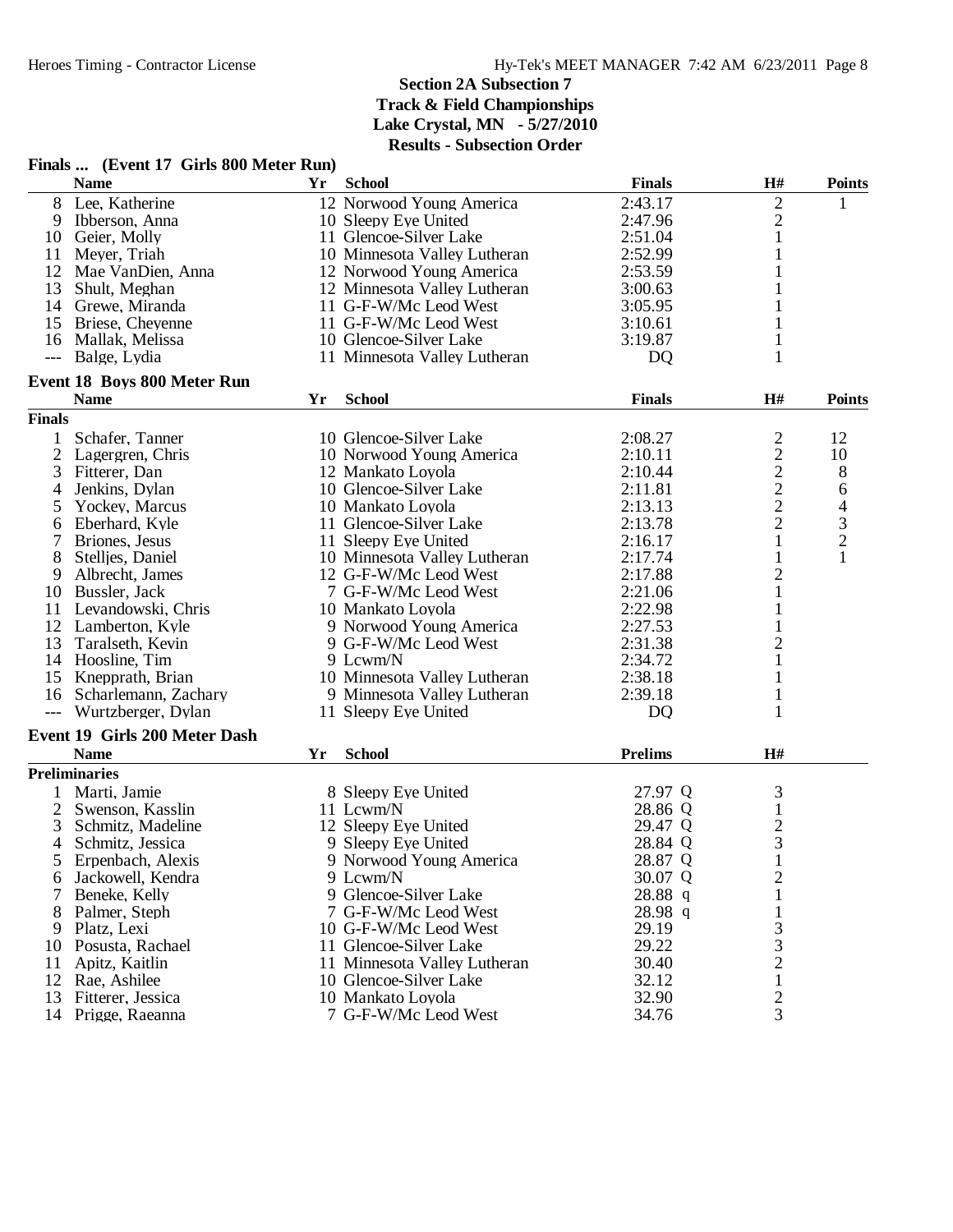|                | Preliminaries  (Event 19 Girls 200 Meter Dash) |    |                              |                |                                                 |                                            |
|----------------|------------------------------------------------|----|------------------------------|----------------|-------------------------------------------------|--------------------------------------------|
|                | <b>Name</b>                                    | Yr | <b>School</b>                | <b>Prelims</b> | $\mathbf{H}$ #                                  |                                            |
|                | --- DeRousse, Larissa                          |    | 9 Minnesota Valley Lutheran  | D <sub>Q</sub> | $\mathbf{1}$                                    |                                            |
|                | --- Braunwarth, Mandy                          |    | 11 Norwood Young America     | D <sub>Q</sub> | 3                                               |                                            |
|                | Event 19 Girls 200 Meter Dash                  |    |                              |                |                                                 |                                            |
|                | <b>Name</b>                                    | Yr | <b>School</b>                | <b>Finals</b>  |                                                 | <b>Points</b>                              |
| <b>Finals</b>  |                                                |    |                              |                |                                                 |                                            |
|                | 1 Marti, Jamie                                 |    | 8 Sleepy Eye United          | 27.41          |                                                 | 12                                         |
| 2              | Schmitz, Madeline                              |    | 12 Sleepy Eye United         | 27.61          |                                                 | 10                                         |
| 3              | Swenson, Kasslin                               |    | 11 Lcwm/N                    | 28.06          |                                                 | 8                                          |
| $\overline{4}$ | Erpenbach, Alexis                              |    | 9 Norwood Young America      | 28.33          |                                                 | 6                                          |
| 5              | Schmitz, Jessica                               |    | 9 Sleepy Eye United          | 28.36          |                                                 |                                            |
| 6              | Beneke, Kelly                                  |    | 9 Glencoe-Silver Lake        | 29.29          |                                                 |                                            |
| 7              | Jackowell, Kendra                              |    | 9 Lcwm/N                     | 29.76          |                                                 | $\frac{4}{3}$                              |
| 8              | Palmer, Steph                                  |    | 7 G-F-W/Mc Leod West         | 29.83          |                                                 | $\mathbf{1}$                               |
|                | Event 20 Boys 200 Meter Dash                   |    |                              |                |                                                 |                                            |
|                | <b>Name</b>                                    | Yr | <b>School</b>                | <b>Prelims</b> | H#                                              |                                            |
|                | <b>Preliminaries</b>                           |    |                              |                |                                                 |                                            |
|                | Rogotzke, Jay                                  |    | 12 G-F-W/Mc Leod West        | 23.73 Q        | 3                                               |                                            |
| $\overline{2}$ | Alsleben, Luke                                 |    | 12 Glencoe-Silver Lake       | 24.13 Q        |                                                 |                                            |
| 3              | Murphy, Sean                                   |    | 10 Lcwm/N                    | 24.29 Q        | $\frac{2}{1}$                                   |                                            |
| 4              | Seifert, Taylor                                |    | 12 Lcwm/N                    | 24.72 Q        | $\mathbf{1}$                                    |                                            |
| 5              | Thorson, Paul                                  |    | 10 Glencoe-Silver Lake       | 24.85 Q        |                                                 |                                            |
| 6              | Bedoccohi, Fed                                 |    | 12 Lcwm/N                    | 25.15 Q        | $\frac{2}{3}$                                   |                                            |
|                | Ristow, Josh                                   |    | 12 Minnesota Valley Lutheran | $25.23$ q      | $\,1$                                           |                                            |
| 8              | Mizuhata, Tony                                 |    | 10 Glencoe-Silver Lake       | $25.26$ q      |                                                 |                                            |
| 9              | Lueck, Ben                                     |    | 12 Norwood Young America     | 25.32          | $\begin{array}{c} 2 \\ 3 \\ 2 \\ 1 \end{array}$ |                                            |
| 10             | Wait, Taylor                                   |    | 9 Sleepy Eye United          | 25.60          |                                                 |                                            |
| 11             | Trebesch, Kory                                 |    | 12 Sleepy Eye United         | 26.24          |                                                 |                                            |
| 12             | Trebesch, Kollin                               |    | 9 Sleepy Eye United          | 26.47          | 3                                               |                                            |
| 13             | Brielmaier, Jack                               |    | 9 Mankato Loyola             | 26.68          | $\mathbf{1}$                                    |                                            |
| 14             | Hermer, Luke                                   |    | 10 Mankato Loyola            | 26.89          | $\mathbf{1}$                                    |                                            |
| 15             | Worm, Jeff                                     |    | 9 Norwood Young America      | 27.47          |                                                 |                                            |
| 16             | Schmidt, Tristan                               |    | 7 G-F-W/Mc Leod West         | 27.47          |                                                 |                                            |
| 17             | Besemer, Jordan                                |    | 10 Minnesota Valley Lutheran | 29.05          |                                                 |                                            |
| 18             | Washington, Kris                               |    | 9 Mankato Loyola             | 29.07          | $\begin{array}{c}\n23 \\ 33 \\ 2\n\end{array}$  |                                            |
| 19             | Dolly, Spencer                                 |    | 10 G-F-W/Mc Leod West        | 29.23          |                                                 |                                            |
|                | Event 20 Boys 200 Meter Dash                   |    |                              |                |                                                 |                                            |
|                | <b>Name</b>                                    |    | Yr School                    | <b>Finals</b>  |                                                 | <b>Points</b>                              |
| <b>Finals</b>  |                                                |    |                              |                |                                                 |                                            |
| $\mathbf{1}$   | Rogotzke, Jay                                  |    | 12 G-F-W/Mc Leod West        | 22.67          |                                                 | 12                                         |
| 2              | Alsleben, Luke                                 |    | 12 Glencoe-Silver Lake       | 23.07          |                                                 | 10                                         |
| 3              | Murphy, Sean                                   |    | 10 Lcwm/N                    | 23.64          |                                                 | 8                                          |
| 4              | Bedoccohi, Fed                                 |    | 12 Lcwm/N                    | 24.14          |                                                 | 6                                          |
| 5              | Seifert, Taylor                                |    | 12 Lcwm/N                    | 24.84          |                                                 |                                            |
| 6              | Thorson, Paul                                  |    | 10 Glencoe-Silver Lake       | 24.87          |                                                 |                                            |
| 7              | Ristow, Josh                                   |    | 12 Minnesota Valley Lutheran | 24.96          |                                                 | $\begin{array}{c} 4 \\ 3 \\ 2 \end{array}$ |
| 8              | Mizuhata, Tony                                 |    | 10 Glencoe-Silver Lake       | 25.52          |                                                 | 1                                          |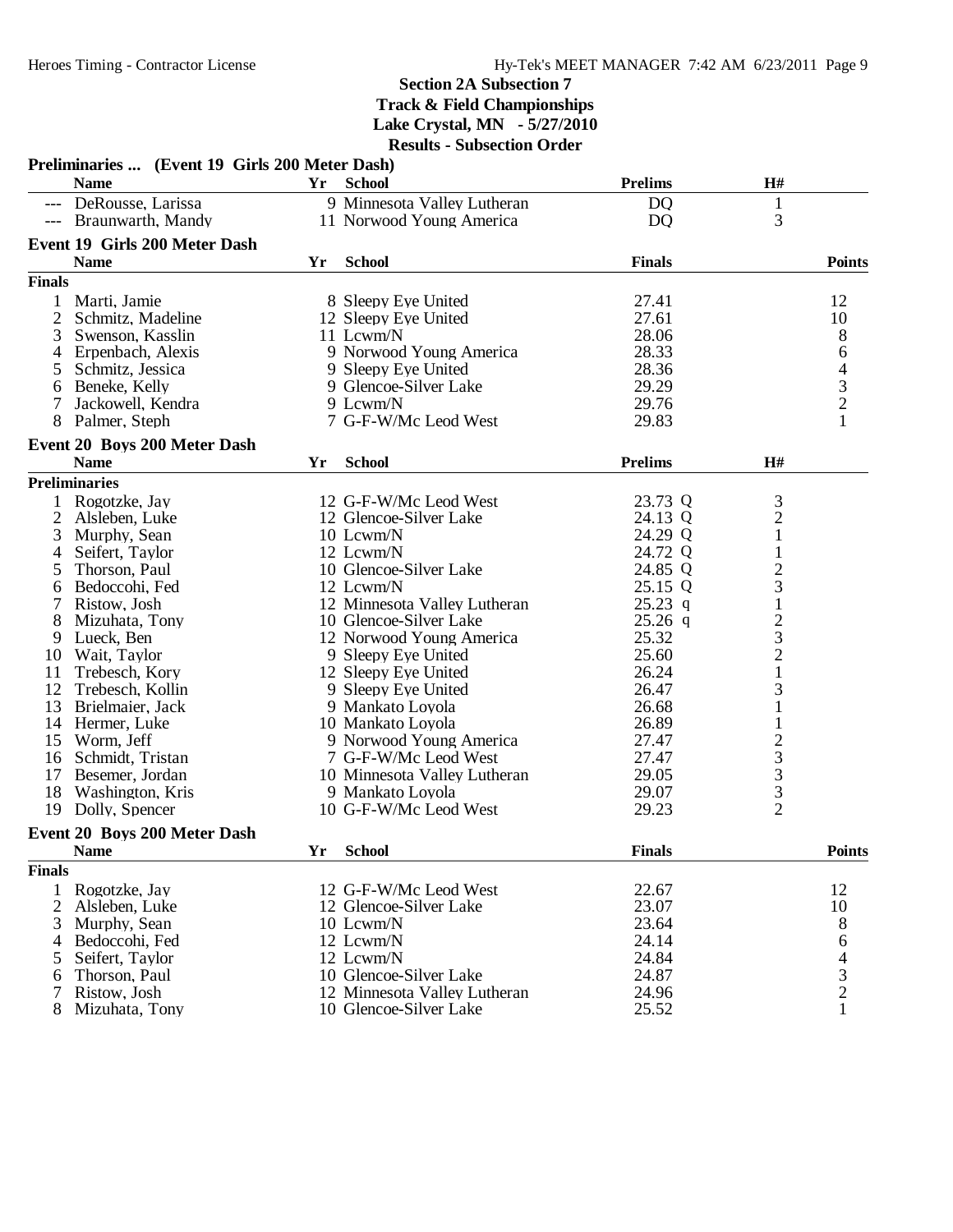|                | <b>Event 21 Girls 3200 Meter Run</b> |                    |                              |                         |               |                       |                                            |
|----------------|--------------------------------------|--------------------|------------------------------|-------------------------|---------------|-----------------------|--------------------------------------------|
|                | <b>Name</b>                          | Yr                 | <b>School</b>                |                         | <b>Finals</b> |                       | <b>Points</b>                              |
| <b>Finals</b>  |                                      |                    |                              |                         |               |                       |                                            |
| 1              | Burr, Tori                           |                    | 8 Glencoe-Silver Lake        |                         | 12:22.60      |                       | 12                                         |
| $\overline{2}$ | Schumacher, Kari                     |                    | 9 Sleepy Eye United          |                         | 12:30.97      |                       | 10                                         |
| 3              | Larson, Parry                        |                    | 8 Norwood Young America      |                         | 12:32.56      |                       | 8                                          |
| 4              | Roach, Mary                          |                    | 8 Glencoe-Silver Lake        |                         | 12:40.53      |                       | 6                                          |
| 5              | Goblirsch, Amanda                    |                    | 10 Sleepy Eye United         |                         | 13:01.47      |                       |                                            |
| 6              | Roiger, Trisha                       |                    | 11 Sleepy Eye United         |                         | 13:09.41      |                       | $\frac{4}{3}$                              |
| 7              | Piepho, Elizabeth                    |                    | 8 Mankato Loyola             |                         | 13:14.52      |                       |                                            |
| 8              | Johnson, Autumn                      |                    | 9 Lcwm/N                     |                         | 13:27.75      |                       | $\mathbf{1}$                               |
| 9              | Emich, Afton                         |                    | 12 Lcwm/N                    |                         | 13:35.82      |                       |                                            |
| 10             | Compton, Justine                     |                    | 8 Mankato Loyola             |                         | 13:44.56      |                       |                                            |
| 11             | Volmary, Abby                        |                    | 11 Mankato Loyola            |                         | 13:51.29      |                       |                                            |
| 12             | Hopp, Amy                            |                    | 12 Minnesota Valley Lutheran |                         | 14:29.79      |                       |                                            |
| 13             | Norgren, Becca                       |                    | 8 Lcwm/N                     |                         | 14:34.30      |                       |                                            |
|                |                                      |                    |                              |                         |               |                       |                                            |
|                | Event 22 Boys 3200 Meter Run         |                    |                              |                         |               |                       |                                            |
|                | <b>Name</b>                          | Yr                 | <b>School</b>                |                         | <b>Finals</b> |                       | <b>Points</b>                              |
| <b>Finals</b>  |                                      |                    |                              |                         |               |                       |                                            |
| 1              | Goettl, Joe                          |                    | 12 Mankato Loyola            |                         | 10:18.44      |                       | 12                                         |
| $\overline{2}$ | Bernau, Stephen                      |                    | 10 Lcwm/N                    |                         | 10:35.84      |                       | 10                                         |
| 3              | Delwiche, Stephen                    |                    | 11 Glencoe-Silver Lake       |                         | 10:43.59      |                       | $8\,$                                      |
| 4              | Nelson, Fletcher                     |                    | 12 Norwood Young America     |                         | 10:50.39      |                       | 6                                          |
| 5              | Steffl, Justin                       |                    | 9 Minnesota Valley Lutheran  |                         | 11:00.84      |                       |                                            |
| 6              | Butler, Isaiah                       |                    | 11 Sleepy Eye United         |                         | 11:17.19      |                       | $\begin{array}{c} 4 \\ 3 \\ 2 \end{array}$ |
| 7              | Schwartz, Ethan                      |                    | 9 Mankato Loyola             |                         | 11:18.20      |                       |                                            |
| 8              | Stevens, Justin                      |                    | 11 Norwood Young America     |                         | 11:21.12      |                       | $\mathbf{1}$                               |
| 9              | Kjeldahl, Wyatt                      |                    | 9 Lcwm/N                     |                         | 11:32.22      |                       |                                            |
| 10             | McDurmont, Jesse                     |                    | 11 G-F-W/Mc Leod West        |                         | 11:33.64      |                       |                                            |
| 11             | Jenkins, Nic                         |                    | 9 Glencoe-Silver Lake        |                         | 11:54.94      |                       |                                            |
| 12             | Dummer, Tyler                        |                    | 9 G-F-W/Mc Leod West         |                         | 11:58.39      |                       |                                            |
| 13             | Adams, Jack                          |                    | 9 Mankato Loyola             |                         | 12:17.55      |                       |                                            |
| 14             | Wischnack, Alex                      |                    | 7 Norwood Young America      |                         | 12:17.95      |                       |                                            |
| 15             | Polzin, Kyle                         |                    | 9 Glencoe-Silver Lake        |                         | 12:25.99      |                       |                                            |
| 16             | Roiger, Brandon                      |                    | 9 Sleepy Eye United          |                         | 13:16.99      |                       |                                            |
| 17             | Blashack, Mark                       |                    | 12 Lcwm/N                    |                         | 13:47.90      |                       |                                            |
| 18             | Krumwiede, Peter                     |                    | 9 G-F-W/Mc Leod West         |                         | 13:57.03      |                       |                                            |
|                |                                      |                    |                              |                         |               |                       |                                            |
|                | Event 23 Girls 4x400 Meter Relay     |                    |                              |                         |               |                       |                                            |
|                | <b>Team</b>                          |                    | <b>Relay</b>                 |                         | <b>Finals</b> |                       | <b>Points</b>                              |
| <b>Finals</b>  |                                      |                    |                              |                         |               |                       |                                            |
| $\mathbf{1}$   | Glencoe-Silver Lake                  |                    |                              |                         | 4:16.07       |                       | 12                                         |
|                | 1) Koepp, Steph 11                   | 2) Beneke, Kelly 9 |                              | 3) Ober, Clarissa 9     |               | 4) Haag, Jenna 9      |                                            |
|                | 2 Mankato Loyola                     |                    |                              |                         | 4:22.71       |                       | 10                                         |
|                | 1) Henriksen, Meghan 10              |                    | 2) Vetter, Danielle 9        | 3) Ninneman, Mary 7     |               | 4) Vetter, Rachel 12  |                                            |
|                | 3 Lcwm/N                             |                    |                              |                         | 4:25.89       |                       | 8                                          |
|                | 1) Jackowell, Kendra 9               |                    | 2) Swenson, Kasslin 11       | 3) Sorensen, Kelsey 8   |               | 4) Roelofs, Tara 10   |                                            |
| 4              | Sleepy Eye United                    |                    |                              |                         | 4:28.45       |                       | 6                                          |
|                | 1) Banken, Samantha 8                |                    | 2) Cselovszki, Cassie 11     | 3) Schwartz, Natalie 10 |               | 4) Krumbach, Claire 8 |                                            |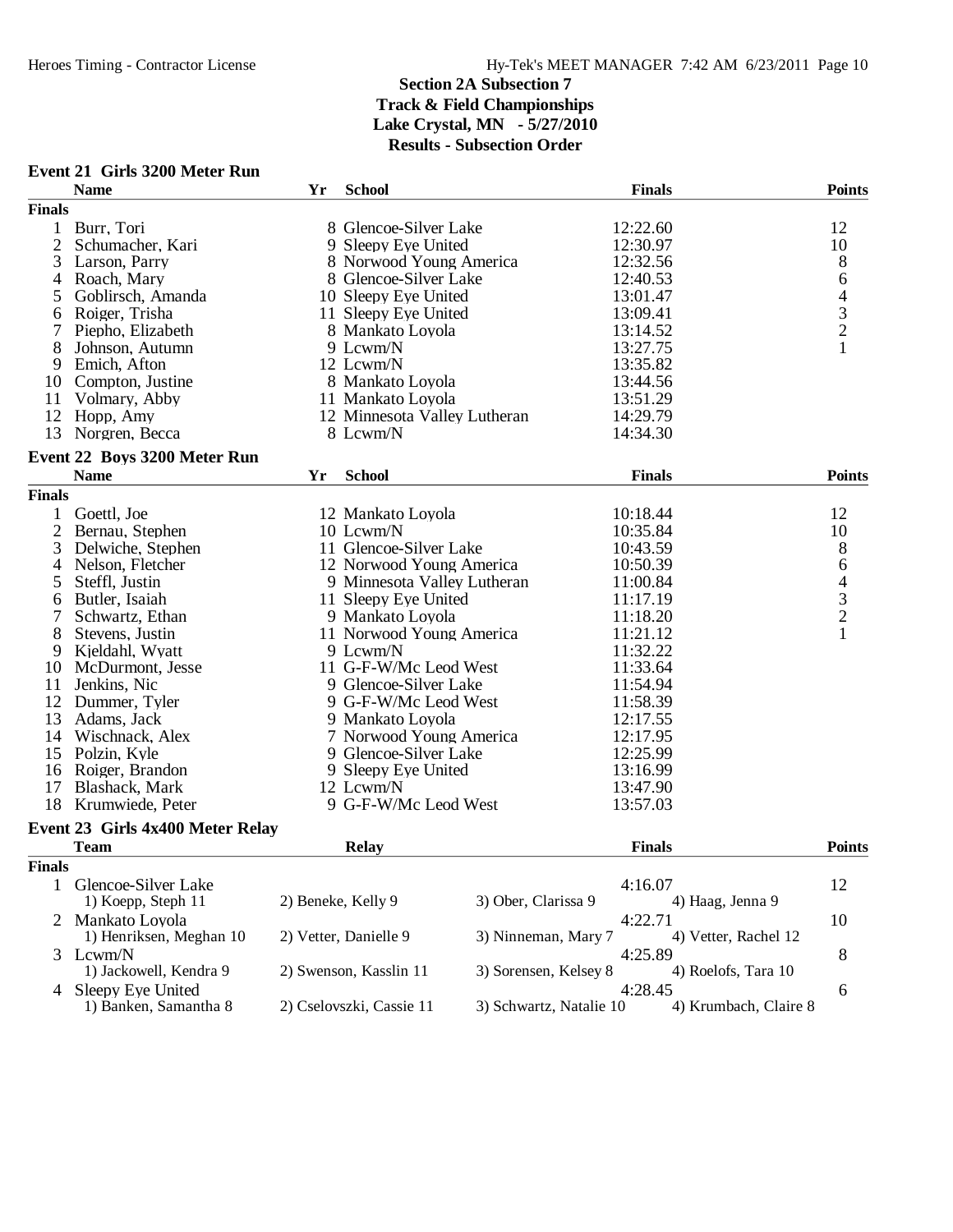# **Section 2A Subsection 7 Track & Field Championships**

**Lake Crystal, MN - 5/27/2010**

**Results - Subsection Order**

|                | Finals  (Event 23 Girls 4x400 Meter Relay)           |                    |                                                |                          |                        |                        |                  |
|----------------|------------------------------------------------------|--------------------|------------------------------------------------|--------------------------|------------------------|------------------------|------------------|
|                | <b>Team</b>                                          |                    | Relay                                          |                          | <b>Finals</b>          |                        | <b>Points</b>    |
|                | 5 Norwood Young America<br>1) Swanson, Tabitha 10    |                    | 2) Swanson, Tiffany 12                         | 3) Larson, Molly 10      | 4:48.68                | 4) Larson, Parry 8     | 4                |
|                | 6 G-F-W/Mc Leod West<br>1) Palmer, Steph 7           |                    | 2) Briese, Cheyenne 11                         | 3) Weikle, Marlene 10    | 5:09.72                | 4) Grewe, Miranda 11   | 3                |
|                | <b>Event 24 Boys 4x400 Meter Relay</b>               |                    |                                                |                          |                        |                        |                  |
|                | <b>Team</b>                                          |                    | <b>Relay</b>                                   |                          | <b>Finals</b>          |                        | <b>Points</b>    |
| <b>Finals</b>  |                                                      |                    |                                                |                          |                        |                        |                  |
|                | 1 G-F-W/Mc Leod West<br>1) Boyda, Josh 12            |                    | 2) Taralseth, Kevin 9                          | 3) Rogotzke, Jay 12      | 3:34.52                | 4) Albrecht, James 12  | 12               |
|                | 2 Lcwm/N<br>1) Bindig, Brad 11                       |                    | 2) Murphy, Sean 10                             | 3) Bedoccohi, Fed 12     | 3:36.41                | 4) Guffey, Evan 9      | 10               |
| 3              | Glencoe-Silver Lake<br>1) Jenkins, Dylan 10          | 2) Thom, Adam 12   |                                                | 3) Schafer, Tanner 10    | 3:40.53                | 4) Greeley, Tyler 12   | 8                |
|                | 4 Sleepy Eye United<br>1) McMullen, Nathan 10        | 2) Kober, Dillon 9 |                                                | 3) Marquez, Marcus 11    | 3:42.13                | 4) Trebesch, Kollin 9  | 6                |
| 5              | Mankato Loyola<br>1) Fitterer, Dan 12                | 2) Goebel, Ben 12  |                                                | 3) Levandowski, Chris 10 | 3:48.10                | 4) Goettl, Joe 12      | 4                |
|                | 6 Norwood Young America<br>1) Marschall, Brett 12    |                    | 2) Neubarth, Adam 10                           | 3) Lagergren, Chris 10   | 3:56.58                | 4) Nelson, Fletcher 12 | 3                |
|                | 7 Minnesota Valley Lutheran<br>1) Bergemann, Kyle 12 |                    | 2) Evers, Christian 12                         | 3) Ristow, Josh 12       | 4:03.77                | 4) Tessmer, Matt 9     | $\overline{2}$   |
|                | Event 25 Girls Long Jump                             |                    |                                                |                          |                        |                        |                  |
|                | <b>Name</b>                                          | Yr                 | <b>School</b>                                  |                          | <b>Finals</b>          |                        | <b>Points</b>    |
| <b>Finals</b>  |                                                      |                    |                                                |                          |                        |                        |                  |
|                | Burk, Sarah                                          |                    | 9 Minnesota Valley Lutheran                    |                          | 15-06.50               |                        | 12               |
| $\overline{2}$ | Erpenbach, Alexis                                    |                    | 9 Norwood Young America                        |                          | 15-05.00               |                        | 10               |
| 3              | Becker, Claire                                       |                    | 10 Glencoe-Silver Lake                         |                          | 15-03.00               |                        | $\boldsymbol{8}$ |
| $\overline{4}$ | Emich, Afton                                         |                    | 12 Lcwm/N                                      |                          | 15-02.50               |                        | $\boldsymbol{6}$ |
| 5              | Stack, Gerae                                         |                    | 12 Mankato Loyola                              |                          | 15-00.00               |                        | $\overline{4}$   |
| 6              | Krumbach, Claire                                     |                    | 8 Sleepy Eye United                            |                          | 14-05.00               |                        | $\overline{3}$   |
| 7              | Dickey, Allison                                      |                    | 11 Mankato Loyola                              |                          | 14-01.50               |                        | 1.50             |
| 7              | Buesgens, Katelyn                                    |                    | 11 Norwood Young America                       |                          | 14-01.50               |                        | 1.50             |
| 9              | Vetter, Danielle                                     |                    | 9 Mankato Loyola                               |                          | 12-11.50               |                        |                  |
| 10             | Beneke, Kelly                                        |                    | 9 Glencoe-Silver Lake                          |                          | 12-03.00               |                        |                  |
| 11             | Grewe, Miranda                                       |                    | 11 G-F-W/Mc Leod West                          |                          | 12-01.00               |                        |                  |
| 11             | Mathiowetz, Ellen                                    |                    | 10 Sleepy Eye United                           |                          | 12-01.00               |                        |                  |
| 13             | Prigge, Raeanna                                      |                    | 7 G-F-W/Mc Leod West                           |                          | $9 - 02.00$            |                        |                  |
| $---$          | Koepp, Steph<br>Busch, Kristina                      |                    | 11 Glencoe-Silver Lake<br>12 Sleepy Eye United |                          | <b>ND</b><br><b>ND</b> |                        |                  |
|                | <b>Event 26 Boys Long Jump</b>                       |                    |                                                |                          |                        |                        |                  |
|                | <b>Name</b>                                          | Yr                 | <b>School</b>                                  |                          | <b>Finals</b>          |                        | <b>Points</b>    |
| <b>Finals</b>  |                                                      |                    |                                                |                          |                        |                        |                  |
| 1              | Weiss, Joey                                          |                    | 12 Glencoe-Silver Lake                         |                          | 20-10.00               |                        | 12               |
| 2              | Nguyen, Nam                                          |                    | 12 Mankato Loyola                              |                          | 19-03.00               |                        | 10               |
| 3              | Lueck, Ben                                           |                    | 12 Norwood Young America                       |                          | 18-09.50               |                        | 8                |
| 4              | Rogotzke, Jay                                        |                    | 12 G-F-W/Mc Leod West                          |                          | 17-10.50               |                        | 6                |
| 5              | Boyda, Josh                                          |                    | 12 G-F-W/Mc Leod West                          |                          | 17-07.00               |                        | 4                |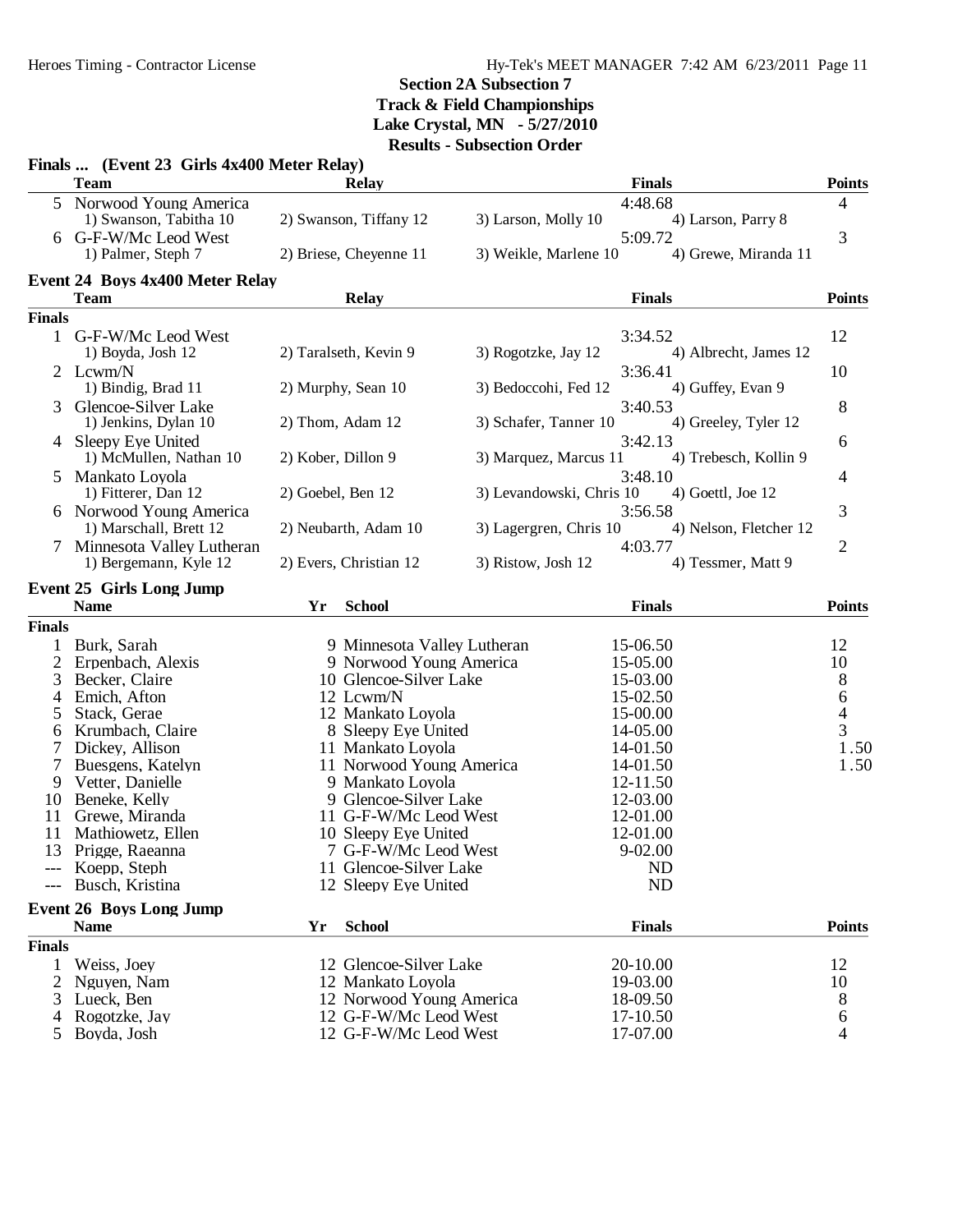|               | Finals  (Event 26 Boys Long Jump)               |    |                              |               |                |
|---------------|-------------------------------------------------|----|------------------------------|---------------|----------------|
|               | <b>Name</b>                                     | Yr | <b>School</b>                | <b>Finals</b> | <b>Points</b>  |
| 6             | Guffey, Evan                                    |    | 9 Lcwm/N                     | 17-02.00      | 3              |
|               | Ahlfs, Jason                                    |    | 10 Glencoe-Silver Lake       | 16-11.00      | $\frac{2}{1}$  |
| 8             | Miller, Tim                                     |    | 9 Norwood Young America      | 16-07.00      |                |
| 9             | Marschall, Brett                                |    | 12 Norwood Young America     | 16-05.00      |                |
| 10            | Gach, Taydor                                    |    | 11 Mankato Loyola            | 16-03.00      |                |
| 11            | Wendler, John                                   |    | 9 Minnesota Valley Lutheran  | 15-11.00      |                |
| 12            | Colin, Guillermo                                |    | 12 G-F-W/Mc Leod West        | 15-06.00      |                |
| 13            | Hermer, Luke                                    |    | 10 Mankato Loyola            | 14-04.00      |                |
| 14            | Wow, Apichet                                    |    | 12 Lcwm/N                    | 14-01.50      |                |
| 15            | Krambeer, Matt                                  |    | 12 Sleepy Eye United         | 12-04.00      |                |
|               | 16 Besemer, Jordan                              |    | 10 Minnesota Valley Lutheran | 12-02.00      |                |
|               | <b>Event 27 Girls Triple Jump</b>               |    |                              |               |                |
|               | <b>Name</b>                                     | Yr | <b>School</b>                | <b>Finals</b> | <b>Points</b>  |
| <b>Finals</b> |                                                 |    |                              |               |                |
|               | 1 Larson, Parry                                 |    | 8 Norwood Young America      | 33-05.25      | 12             |
| 2             | Dickey, Allison                                 |    | 11 Mankato Loyola            | 32-00.50      | 10             |
| 3             | Schmitz, Jessica                                |    | 9 Sleepy Eye United          | 31-11.25      | $8\phantom{1}$ |
| 4             | Kunkel, Tina                                    |    | 10 Glencoe-Silver Lake       | 31-03.00      | 6              |
| 5             | Buesgens, Katelyn                               |    | 11 Norwood Young America     | 30-03.25      | 4              |
| 6             | Larson, Molly                                   |    | 10 Norwood Young America     | 29-04.25      |                |
| 7             | Evers, Ashley                                   |    | 10 Minnesota Valley Lutheran | 29-03.25      | $\frac{3}{2}$  |
| 8             | Marshall, Tiffany                               |    | 10 Lcwm/N                    | 28-11.25      | 1              |
| 9             | Phun, Thu                                       |    | Mankato Loyola               | 26-01.00      |                |
|               | Busch, Jessica                                  |    | 10 Sleepy Eye United         | ND            |                |
| ---           | Muske, Maria                                    |    | 7 G-F-W/Mc Leod West         | <b>ND</b>     |                |
| $---$         | Busch, Kristina                                 |    | 12 Sleepy Eye United         | ND            |                |
|               |                                                 |    |                              |               |                |
|               | <b>Event 28 Boys Triple Jump</b><br><b>Name</b> | Yr | <b>School</b>                | <b>Finals</b> | <b>Points</b>  |
|               |                                                 |    |                              |               |                |
| <b>Finals</b> |                                                 |    |                              |               |                |
|               | Imlay, Jarret                                   |    | 10 Lcwm/N                    | 41-06.75      | 12             |
| 2             | Bode, Blake                                     |    | 11 Lcwm/N                    | 39-02.00      | 10             |
| 3             | Weiss, Joey                                     |    | 12 Glencoe-Silver Lake       | 39-00.75      | $8\,$          |
| 4             | Hurrle, Ben                                     |    | 10 Mankato Loyola            | 37-04.75      | 6              |
| 5             | Ristow, Josh                                    |    | 12 Minnesota Valley Lutheran | 36-08.50      | $\frac{4}{3}$  |
| 6             | Albrecht, James                                 |    | 12 G-F-W/Mc Leod West        | 36-06.75      |                |
|               | Colin, Guillermo                                |    | 12 G-F-W/Mc Leod West        | 36-03.75      |                |
| 8             | Bixby, Anthony                                  |    | 12 Norwood Young America     | 36-02.00      | $\mathbf{1}$   |
| 9             | Ahlfs, Jason                                    |    | 10 Glencoe-Silver Lake       | 35-01.75      |                |
| 10            | Hahn, Eric                                      |    | 12 Minnesota Valley Lutheran | 34-05.00      |                |
| 11            | Senne, Nick                                     |    | 9 Mankato Loyola             | 33-11.50      |                |
| 12            | Dose, Sam                                       |    | 9 Minnesota Valley Lutheran  | 33-10.00      |                |
| 13            | Kober, Dillon                                   |    | 9 Sleepy Eye United          | 33-09.25      |                |
| 14            | Levandowski, Chris                              |    | 10 Mankato Loyola            | 33-00.50      |                |
| 15            | Lamberton, Kyle                                 |    | 9 Norwood Young America      | 31-05.25      |                |
|               | 16 Rider, Jesse                                 |    | 8 G-F-W/Mc Leod West         | 30-00.25      |                |
| 17            | Murphy, Travis                                  |    | 7 Lcwm/N                     | 25-06.25      |                |
| ---           | Meisinger, Kyle                                 |    | 9 Norwood Young America      | ND            |                |

# **Finals ... (Event 26 Boys Long Jump)**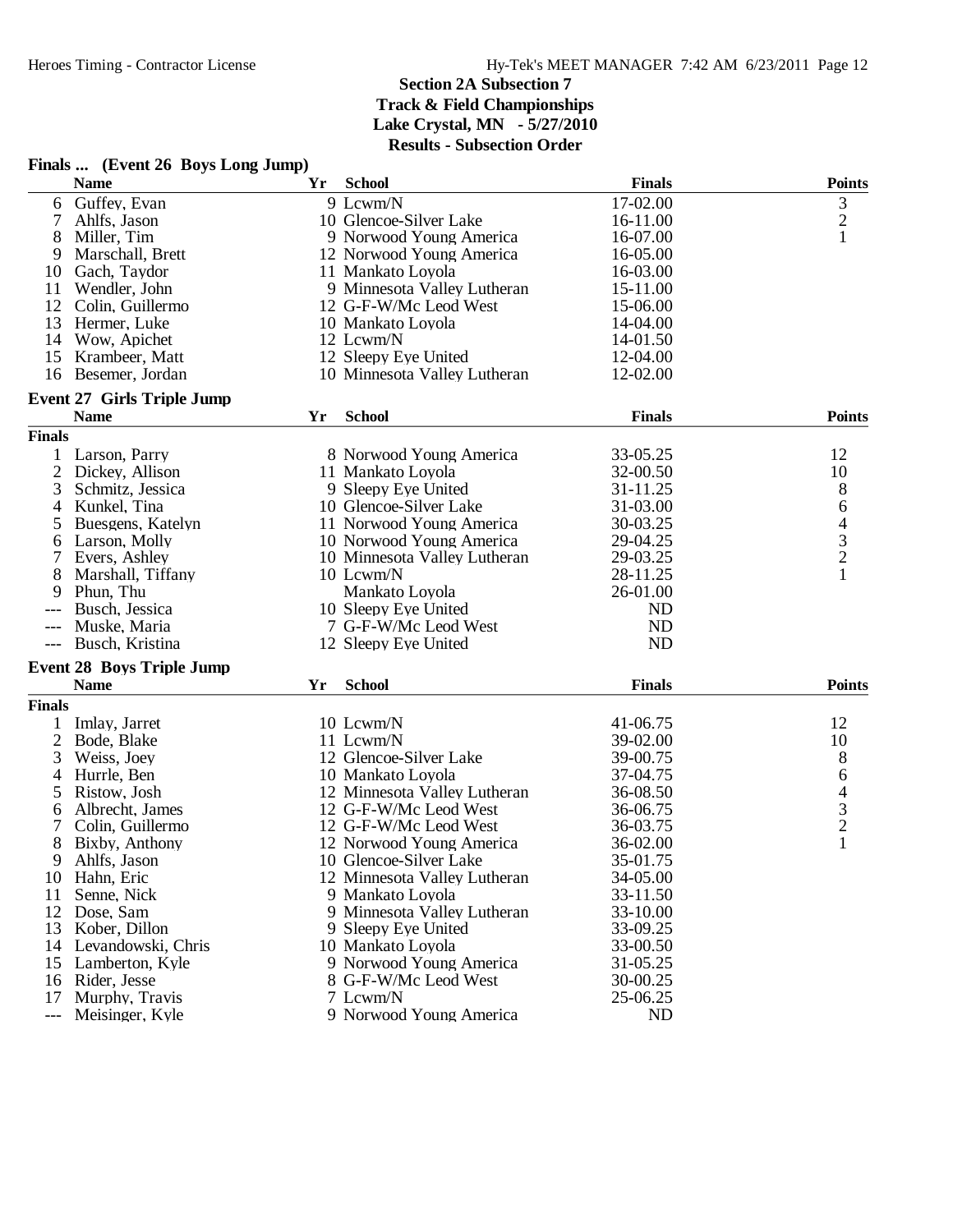|                | <b>Event 29 Girls High Jump</b>                |    |                                             |                      |                                            |
|----------------|------------------------------------------------|----|---------------------------------------------|----------------------|--------------------------------------------|
|                | <b>Name</b>                                    | Yr | <b>School</b>                               | <b>Finals</b>        | <b>Points</b>                              |
| <b>Finals</b>  |                                                |    |                                             |                      |                                            |
| $\mathbf{1}$   | Evenson, Alicia                                |    | 10 Minnesota Valley Lutheran                | $5 - 00.00$          | 12                                         |
| 2              | Cook, Bailey                                   |    | 10 Norwood Young America                    | 5-00.00              | 10                                         |
| 3              | Henriksen, Meghan                              |    | 10 Mankato Loyola                           | $4 - 10.00$          | 8                                          |
| 4              | Schmitz, Madeline                              |    | 12 Sleepy Eye United                        | 4-08.00              | 6                                          |
| 5              | Lange, Bailey                                  |    | 11 Minnesota Valley Lutheran                | 4-08.00              | $rac{4}{3}$                                |
| 6              | Sullivan, Marissa                              |    | 10 Norwood Young America                    | 4-06.00              |                                            |
|                | Beneke, Kelly                                  |    | 9 Glencoe-Silver Lake                       | 4-02.00              | .60                                        |
| 7              | Harris, Abbie                                  |    | 8 Mankato Loyola                            | $4 - 02.00$          | .60                                        |
| 7              | Ober, Clarissa                                 |    | 9 Glencoe-Silver Lake                       | $4 - 02.00$          | .60                                        |
| 7              | Kunkel, Tina                                   |    | 10 Glencoe-Silver Lake                      | 4-02.00              | .60                                        |
| 7              | Schmitz, Becca                                 |    | 7 Sleepy Eye United                         | $4 - 02.00$          | .60                                        |
| 12             | Hesser, Lauren                                 |    | 7 Lcwm/N                                    | $4 - 02.00$          |                                            |
| 12             | Marshall, Tiffany                              |    | 10 Lcwm/N                                   | $4 - 02.00$          |                                            |
|                | Event 30 Boys High Jump                        |    |                                             |                      |                                            |
|                | <b>Name</b>                                    | Yr | <b>School</b>                               | <b>Finals</b>        | <b>Points</b>                              |
| <b>Finals</b>  |                                                |    |                                             |                      |                                            |
| 1              | Evers, Christian                               |    | 12 Minnesota Valley Lutheran                | $6 - 00.00$          | 12                                         |
| $\overline{2}$ | Schiroo, Tyler                                 |    | 11 Glencoe-Silver Lake                      | $6 - 00.00$          | 10                                         |
| 3              | Ahlfs, Jon                                     |    | 12 Glencoe-Silver Lake                      | $5 - 10.00$          | 8                                          |
| 4              | Nelson, Fletcher                               |    | 12 Norwood Young America                    | 5-08.00              | 6                                          |
| 5              | Yockey, Marcus                                 |    | 10 Mankato Loyola                           | 5-06.00              |                                            |
| 6              | Tisch, Bobby                                   |    | 10 Minnesota Valley Lutheran                | 5-06.00              | $\begin{array}{c} 4 \\ 3 \\ 2 \end{array}$ |
|                | Gach, Taydor                                   |    | 11 Mankato Loyola                           | 5-06.00              |                                            |
| 8              | Ahlfs, Jason                                   |    | 10 Glencoe-Silver Lake                      | 5-04.00              | .50                                        |
| 8              | Hoffman, Josh                                  |    | 12 Minnesota Valley Lutheran                | 5-04.00              | .50                                        |
| 10             | Colin, Guillermo                               |    | 12 G-F-W/Mc Leod West                       | 5-02.00              |                                            |
|                | Prigge, Bruce                                  |    | 11 G-F-W/Mc Leod West                       | <b>NH</b>            |                                            |
|                | Stoll, Edward                                  |    | 11 G-F-W/Mc Leod West                       | <b>NH</b>            |                                            |
| $---$          | Morgan, Tim                                    |    | 9 Lcwm/N                                    | <b>NH</b>            |                                            |
| $---$          | Wow, Apichet                                   |    | 12 Lcwm/N                                   | <b>NH</b>            |                                            |
|                | <b>Event 31 Girls Pole Vault</b>               |    |                                             |                      |                                            |
|                | <b>Name</b>                                    | Yr | <b>School</b>                               | <b>Finals</b>        | <b>Points</b>                              |
| <b>Finals</b>  |                                                |    |                                             |                      |                                            |
| 1              | Stack, Gerae                                   |    | 12 Mankato Loyola                           | 8-06.00              | 12                                         |
| 2              | Roelofs, Tara                                  |    | 10 Lcwm/N                                   | 8-00.00              | 10                                         |
| 3              | Christenson, Hannah                            |    | 12 Lcwm/N                                   | 8-00.00              | 8                                          |
|                | Marshall, Tiffany                              |    | 10 Lcwm/N                                   | 7-00.00              |                                            |
| 4              |                                                |    | 10 Glencoe-Silver Lake                      | 7-00.00              | 6                                          |
| 5              | Rae, Ashilee                                   |    |                                             |                      | 4<br>3                                     |
| 6              | Volmary, Abby<br>Posusta, Rachael              |    | 11 Mankato Loyola<br>11 Glencoe-Silver Lake | 7-00.00<br><b>NH</b> |                                            |
|                |                                                |    |                                             |                      |                                            |
|                | <b>Event 32 Boys Pole Vault</b><br><b>Name</b> | Yr | <b>School</b>                               | <b>Finals</b>        | <b>Points</b>                              |
| <b>Finals</b>  |                                                |    |                                             |                      |                                            |
| $\mathbf{1}$   | Ahlfs, Jon                                     |    | 12 Glencoe-Silver Lake                      | 13-03.00             | 12                                         |
| $\overline{2}$ | Schiroo, Tyler                                 |    | 11 Glencoe-Silver Lake                      | 11-00.00             | 10                                         |
|                |                                                |    |                                             |                      |                                            |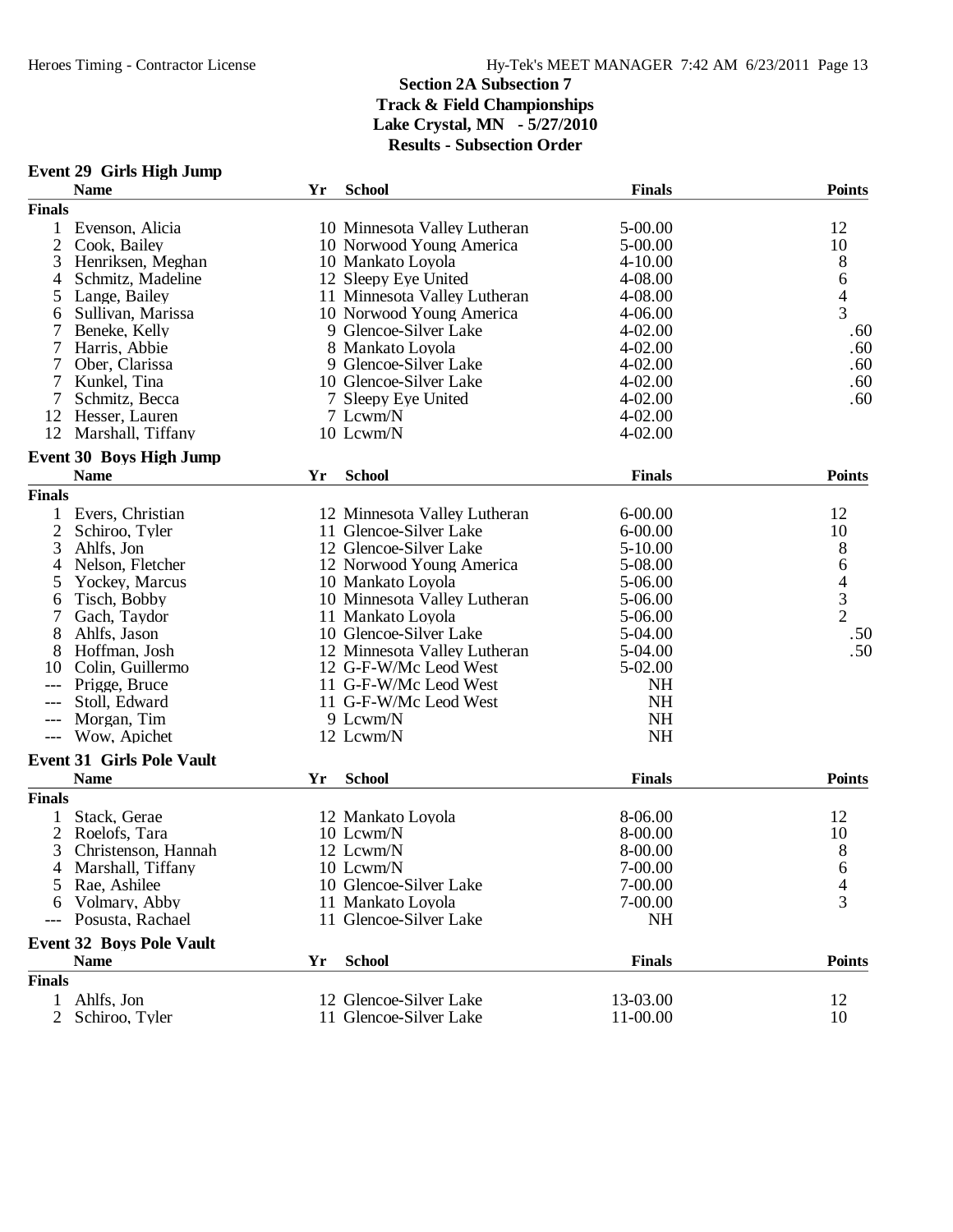|               | Finals  (Event 32 Boys Pole Vault) |    |                              |               |                                            |
|---------------|------------------------------------|----|------------------------------|---------------|--------------------------------------------|
|               | <b>Name</b>                        | Yr | <b>School</b>                | <b>Finals</b> | <b>Points</b>                              |
| 3             | Schultz, Branden                   |    | 12 Lcwm/N                    | 10-06.00      | 8                                          |
|               | 4 Flitter, Jacob                   |    | 12 Minnesota Valley Lutheran | 10-06.00      | 6                                          |
| 5             | Ek, Casey                          |    | 10 Mankato Loyola            | $9 - 00.00$   |                                            |
| 6             | Wilking, Derek                     |    | 10 Lcwm/N                    | 8-06.00       | $\frac{4}{3}$                              |
| 7             | Hill, Elijah                       |    | 9 Lcwm/N                     | 8-00.00       |                                            |
|               | Tichy, Jesse                       |    | 11 Glencoe-Silver Lake       | <b>NH</b>     |                                            |
|               | <b>Event 33 Girls Shot Put</b>     |    |                              |               |                                            |
|               | <b>Name</b>                        | Yr | <b>School</b>                | <b>Finals</b> | <b>Points</b>                              |
| <b>Finals</b> |                                    |    |                              |               |                                            |
| $\mathbf{1}$  | Schroeder, Karina                  |    | 10 Lcwm/N                    | 39-02.00      | 12                                         |
| 2             | Siedl, Sam                         |    | 12 Sleepy Eye United         | 37-02.00      | 10                                         |
| 3             | Platz, Lexi                        |    | 10 G-F-W/Mc Leod West        | 33-06.00      | 8                                          |
| 4             | Dinse, Ashley                      |    | 11 Minnesota Valley Lutheran | 29-01.50      | 6                                          |
| 5             | Brueggemeier, Kalie                |    | 12 Norwood Young America     | 28-03.50      |                                            |
| 6             | Harnitz, Ariel                     |    | 10 Lcwm/N                    | 27-10.00      | $\begin{array}{c} 4 \\ 3 \\ 2 \end{array}$ |
| 7             | Seykora, Kelsie                    |    | 11 Lcwm/N                    | 26-10.00      |                                            |
| 8             | Wolf, Miranda                      |    | 11 Mankato Loyola            | 26-00.25      | $\mathbf{1}$                               |
| 9             | Munoz, Karol                       |    | 11 Glencoe-Silver Lake       | 25-09.75      |                                            |
| 10            | Briese, Cheyenne                   |    | 11 G-F-W/Mc Leod West        | 25-06.00      |                                            |
| 11            | Strachen, Lauren                   |    | 11 Mankato Loyola            | 24-10.00      |                                            |
| 12            | Soukup, Jenna                      |    | 9 Sleepy Eye United          | 24-03.50      |                                            |
| 13            | Oelfke, Janet                      |    | 12 Norwood Young America     | 24-00.50      |                                            |
| 14            | Johnston, Martha                   |    | 9 Minnesota Valley Lutheran  | 23-08.25      |                                            |
| 15            | Trettin, Mackenzie                 |    | 12 G-F-W/Mc Leod West        | 22-10.25      |                                            |
|               | 16 Cline, Shannon                  |    | 10 Glencoe-Silver Lake       | 22-05.75      |                                            |
| 17            | Wendler, Raquel                    |    | 9 Minnesota Valley Lutheran  | 21-09.50      |                                            |
|               | 18 Kukacka, Angie                  |    | 10 Norwood Young America     | 21-09.00      |                                            |
| 19            | Wendlandt, Rachel                  |    | 11 Mankato Loyola            | 21-05.25      |                                            |
|               | 20 Cline, Kailyn                   |    | 11 Glencoe-Silver Lake       | 21-02.50      |                                            |
| 21            | Wendinger, Bailey                  |    | 9 Sleepy Eye United          | 20-01.50      |                                            |
|               | <b>Event 34 Boys Shot Put</b>      |    |                              |               |                                            |
|               | <b>Name</b>                        | Yr | <b>School</b>                | <b>Finals</b> | <b>Points</b>                              |
| <b>Finals</b> |                                    |    |                              |               |                                            |
|               | 1 Scott, John                      |    | 12 Glencoe-Silver Lake       | 45-09.00      | 12                                         |
| 2             | Anderson, Harrison                 |    | 12 Norwood Young America     | 43-02.50      | 10                                         |
| 3             | Hoffman, Kyle                      |    | 12 G-F-W/Mc Leod West        | 42-08.75      | 8                                          |
| 4             | Meixell, Nate                      |    | 10 Lewm/N                    | 42-03.25      | 6                                          |
|               | Oelfke, Zach                       |    | 10 Glencoe-Silver Lake       | 42-03.00      | 4                                          |
| 6             | Zalesky, Nic                       |    | 10 Lcwm/N                    | 42-02.75      | 3                                          |
|               | Buley, Riley                       |    | 11 Mankato Loyola            | 40-10.50      | $\overline{c}$                             |
| 8             | Martinez, Martin                   |    | 10 Glencoe-Silver Lake       | 40-00.00      | 1                                          |
| 9             | Hartmann, Kirk                     |    | 12 G-F-W/Mc Leod West        | 39-04.25      |                                            |
|               | 10 McMullen, Nathan                |    | 10 Sleepy Eye United         | 38-11.50      |                                            |
|               | 10 Brown, Cole                     |    | 11 Minnesota Valley Lutheran | 38-11.50      |                                            |
|               | 12 Coughlan, Bennett               |    | 12 Mankato Loyola            | 38-11.00      |                                            |
| 13            | Hahn, Eric                         |    | 12 Minnesota Valley Lutheran | 37-10.00      |                                            |
|               | 14 Heiderscheidt, Nic              |    | 11 Sleepy Eye United         | 36-11.50      |                                            |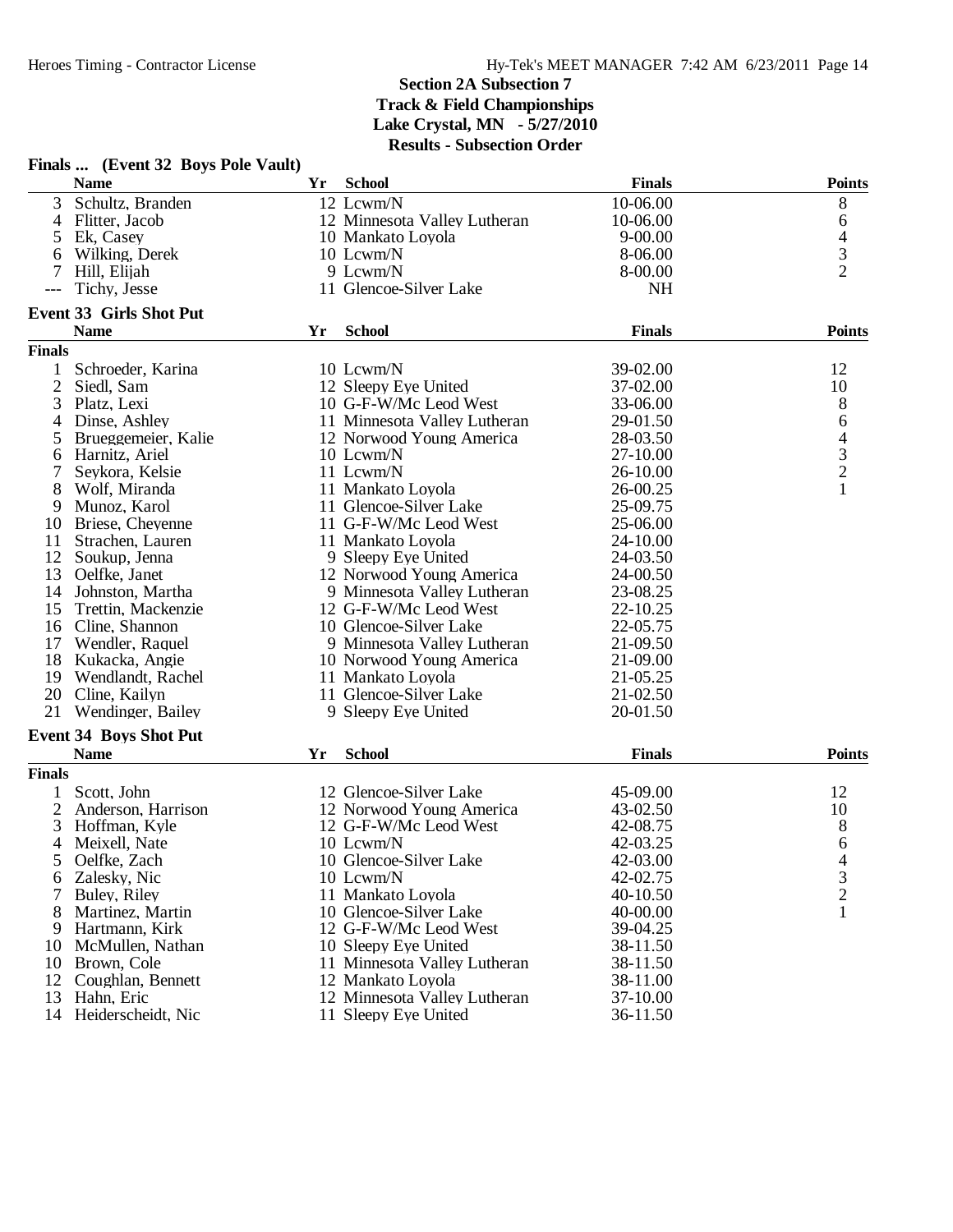|                |                                                 |    | Results - Subsection Order   |               |               |
|----------------|-------------------------------------------------|----|------------------------------|---------------|---------------|
|                | Finals  (Event 34 Boys Shot Put)<br><b>Name</b> | Yr | <b>School</b>                | <b>Finals</b> | <b>Points</b> |
|                | 15 Berdan, Joe                                  |    | 11 Sleepy Eye United         | 36-08.50      |               |
| 16             | Benton, Sam                                     |    | 11 Norwood Young America     | 36-08.00      |               |
| 17             | Jobe, Kyle                                      |    | 10 Lcwm/N                    | 36-06.75      |               |
|                | 18 Muehring, Paul                               |    | 10 Norwood Young America     | 35-11.00      |               |
| 19             | Solheid, Danny                                  |    | 11 Mankato Loyola            | 34-08.25      |               |
| 20             | Tetzloff, Brady                                 |    | 10 Minnesota Valley Lutheran | 31-00.00      |               |
| 21             | Hillmann, Kyle                                  |    | 10 G-F-W/Mc Leod West        | 24-07.00      |               |
|                | <b>Event 35 Girls Discus Throw</b>              |    |                              |               |               |
|                | <b>Name</b>                                     | Yr | <b>School</b>                | <b>Finals</b> | <b>Points</b> |
| <b>Finals</b>  |                                                 |    |                              |               |               |
| 1              | Siedl, Sam                                      |    | 12 Sleepy Eye United         | 120-09        | 12            |
| $\overline{2}$ | Schroeder, Karina                               |    | 10 Lcwm/N                    | 115-01.50     | 10            |
| 3              | Platz, Lexi                                     |    | 10 G-F-W/Mc Leod West        | 110-08        | 8             |
| 4              | Trettin, Mackenzie                              |    | 12 G-F-W/Mc Leod West        | 90-06.50      | 6             |
| 5              | Dinse, Ashley                                   |    | 11 Minnesota Valley Lutheran | 88-10.50      |               |
| 6              | Oelfke, Janet                                   |    | 12 Norwood Young America     | 82-07.50      |               |
| 7              | Munoz, Karol                                    |    | 11 Glencoe-Silver Lake       | 81-05         | $\frac{4}{3}$ |
| 8              | Seykora, Kelsie                                 |    | 11 Lcwm/N                    | 81-00.50      | $\mathbf{1}$  |
| 9              | Hoffman, Annaliese                              |    | 10 Minnesota Valley Lutheran | 77-09         |               |
| 10             | Harnitz, Ariel                                  |    | 10 Lcwm/N                    | 75-09         |               |
| 11             | Wendlandt, Rachel                               |    | 11 Mankato Loyola            | 74-10.50      |               |
| 12             | Brueggemeier, Kalie                             |    | 12 Norwood Young America     | $72 - 11$     |               |
| 13             | Strachen, Lauren                                |    | 11 Mankato Loyola            | 70-10.50      |               |
| 14             | Johnston, Martha                                |    | 9 Minnesota Valley Lutheran  | 69-10.50      |               |
| 15             | Wolf, Miranda                                   |    | 11 Mankato Loyola            | 68-06         |               |
| 16             | Benjamin, Cassie                                |    | 12 Glencoe-Silver Lake       | 64-05         |               |
| 17             | Cline, Kailyn                                   |    | 11 Glencoe-Silver Lake       | 64-00         |               |
| 18             | Soukup, Jenna                                   |    | 9 Sleepy Eye United          | 59-00.50      |               |
| 19             | Lapinoja, Abby                                  |    | 10 Norwood Young America     | 58-05.50      |               |
| 20             | Wendinger, Bailey                               |    | 9 Sleepy Eye United          | 56-00         |               |
|                | <b>Event 36 Boys Discus Throw</b>               |    |                              |               |               |
|                | <b>Name</b>                                     | Yr | <b>School</b>                | <b>Finals</b> | <b>Points</b> |
| <b>Finals</b>  |                                                 |    |                              |               |               |
|                | Hoffman, Kyle                                   |    | 12 G-F-W/Mc Leod West        | 162-00        | 12            |
| 2              | Scott, John                                     |    | 12 Glencoe-Silver Lake       | 153-08        | 10            |
| 3              | Anderson, Harrison                              |    | 12 Norwood Young America     | 138-05.50     | 8             |
| $\overline{4}$ | Muehring, Paul                                  |    | 10 Norwood Young America     | 126-07.50     | 6             |
| 5              | Hefner, Brady                                   |    | 11 Lcwm/N                    | 121-00        | 4             |
|                | 6 Hartmann, Kirk                                |    | 12 G-F-W/Mc Leod West        | 119-11        | $\frac{3}{2}$ |
|                | Eischens, Matt                                  |    | 11 Glencoe-Silver Lake       | 111-06        |               |
| 8              | Zalesky, Nic                                    |    | 10 Lcwm/N                    | 109-02.50     | $\mathbf{1}$  |
| 9              | Buley, Riley                                    |    | 11 Mankato Loyola            | 106-07        |               |
| 10             | Jobe, Kyle                                      |    | 10 Lcwm/N                    | 104-10        |               |
| 11             | Brinkman, Nolan                                 |    | 10 Glencoe-Silver Lake       | 104-03        |               |
| 12             | Benton, Sam                                     |    | 11 Norwood Young America     | 101-02.50     |               |
| 13             | Hillmann, Kyle                                  |    | 10 G-F-W/Mc Leod West        | 100-00.50     |               |
| 14             | Gruke, Mark                                     |    | 9 Minnesota Valley Lutheran  | 99-01.50      |               |